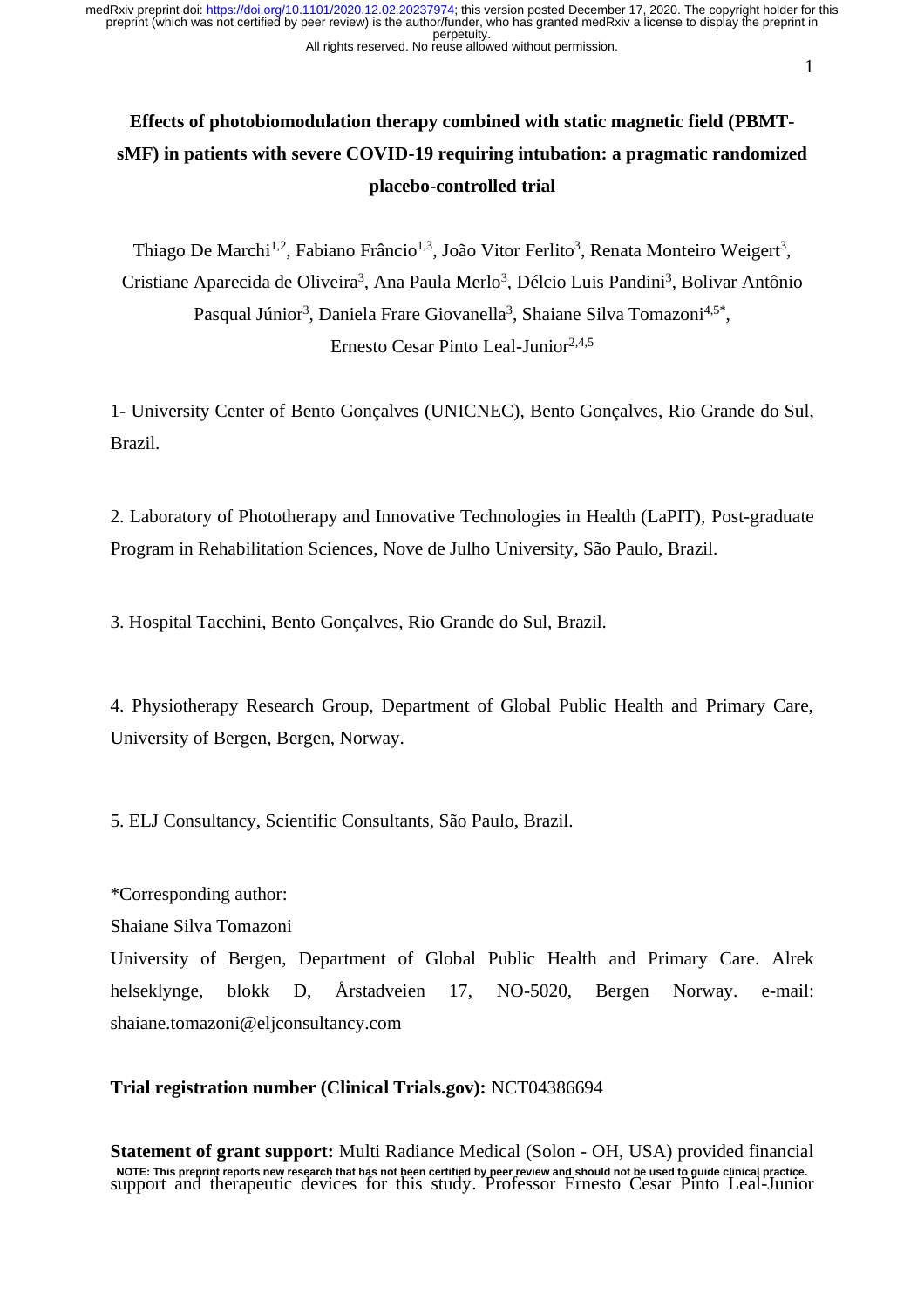$\mathfrak{D}$ 

receives grant #310281/2017–2 from Brazilian Council of Science and Technology Development (CNPq).

**Roles of study sponsor and funders:** Multi Radiance Medical (Solon - OH, USA) provided financial support and therapeutic devices for this study. Multi Radiance Medical had no role in the planning, conducting and analysis of data of this randomized controlled trial.

**Competing interests:** All authors have completed the ICMJE uniform disclosure form at www.icmje.org/coi\_disclosure.pdf (Supplement 1) and declare: Professor Ernesto Cesar Pinto Leal-Junior receives research support from Multi Radiance Medical (Solon - OH, USA), a laser device manufacturer. Shaiane Silva Tomazoni has a personal relationship with Ernesto Cesar Pinto Leal-Junior. Both Shaiane Silva Tomazoni and Ernesto Cesar Pinto Leal-Junior had no role in data acquisition, data curation nor data analysis. Multi Radiance Medical had no role in the planning, conducting and analysis of data of this randomized controlled trial. The remaining authors declare that they have no support from any organization for the submitted work; no financial relationships with any organizations that might have an interest in the submitted work in the previous three years; no other relationship or activities that could appear to have influenced the submitted work.

**Availability of data and materials:** The datasets used and/or analyzed during the current study are available from the corresponding author on reasonable request.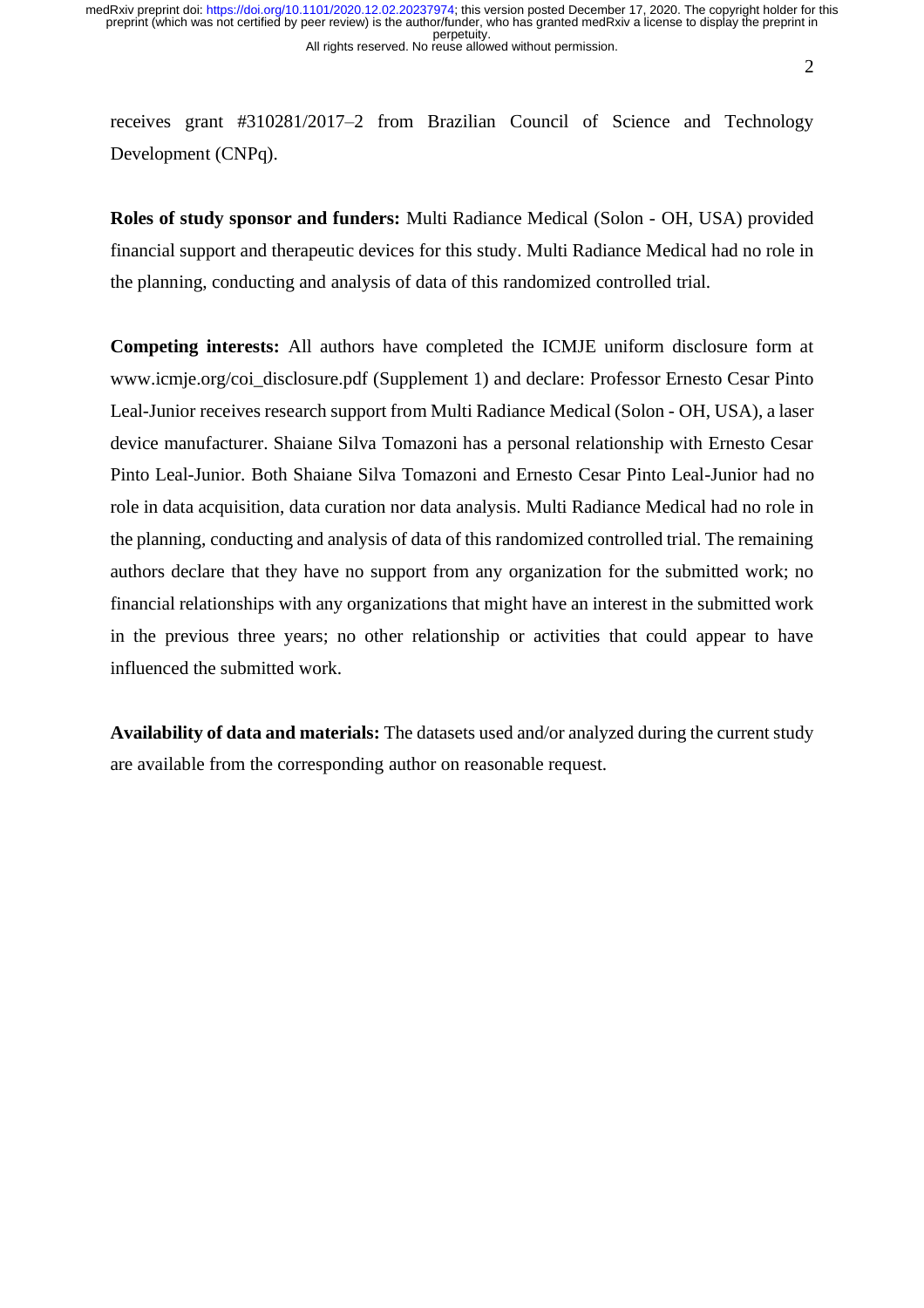All rights reserved. No reuse allowed without permission.

3

# **ABSTRACT**

**Background:** Photobiomodulation therapy (PBMT) when used isolated or combined with static magnetic field (PBMT-sMF) has been proven benefits on skeletal muscle increasing performance and reducing fatigue, increasing oxygen saturation, and modulating inflammatory process. However, it is unknown whether the effects observed with this therapy on respiratory muscles will be similar to the effects previously observed on skeletal muscles. **Objective:** We aimed to investigate whether PBMT-sMF is able to decrease the length of stay in the intensive care unit (ICU) and to reduce the mortality rate of patients with severe COVID-19 requiring invasive mechanical ventilation, increasing the respiratory function and modulating the inflammatory process. **Methods:** We conducted a prospectively registered, pragmatic, tripleblinded (patients, therapists and outcome assessors), randomized, placebo-controlled trial of PBMT-sMF in patients with severe COVID-19, requiring invasive mechanical ventilation, admitted to the ICU. Patients were randomly assigned to receive either PBMT-sMF (6 sites at the lower thorax  $-189$  J total, and 2 sites at the neck area  $-63$  J total) or placebo PBMT-sMF daily during all the ICU stay. The primary outcome was length of stay in the ICU defined by either discharge or death. The secondary outcomes were survival rate, muscle function of diaphragm, change in blood tests, change in mechanical ventilation parameters and change in arterial blood gas analysis. **Results:** A total of 30 patients underwent randomization (with 15 assigned to PBMT-sMF and 15 to placebo) and were analyzed. The length of stay in the ICU for the placebo group was 23.06 days while for the PBMT-sMF group was 16.26. However, there was no statistically difference between groups for the length of stay in the ICU (mean difference - MD = - 6.80; 95% CI = - 18.71 to 5.11). Regarding the secondary outcomes were observed statistically differences in favor of PBMT-sMF for diaphragm thickness, fraction of inspired oxygen, partial pressure of oxygen/fraction of inspired oxygen ratio, C-reactive protein, lymphocytes count, and hemoglobin (p<0.05). **Conclusion:** Among patients with severe COVID-19 requiring invasive mechanical ventilation, PBMT-sMF was not statistically different than placebo to the length of stay in the ICU. However, it is important to highlight that our sample size was underpowered to detect statistical differences to the primary outcome. In contrast, PBMT-sMF increased muscle function of diaphragm, improved ventilatory parameters, decreased C-reactive protein levels and hemoglobin count, and increased lymphocytes count. **Trial registration number (Clinical Trials.gov):** NCT04386694.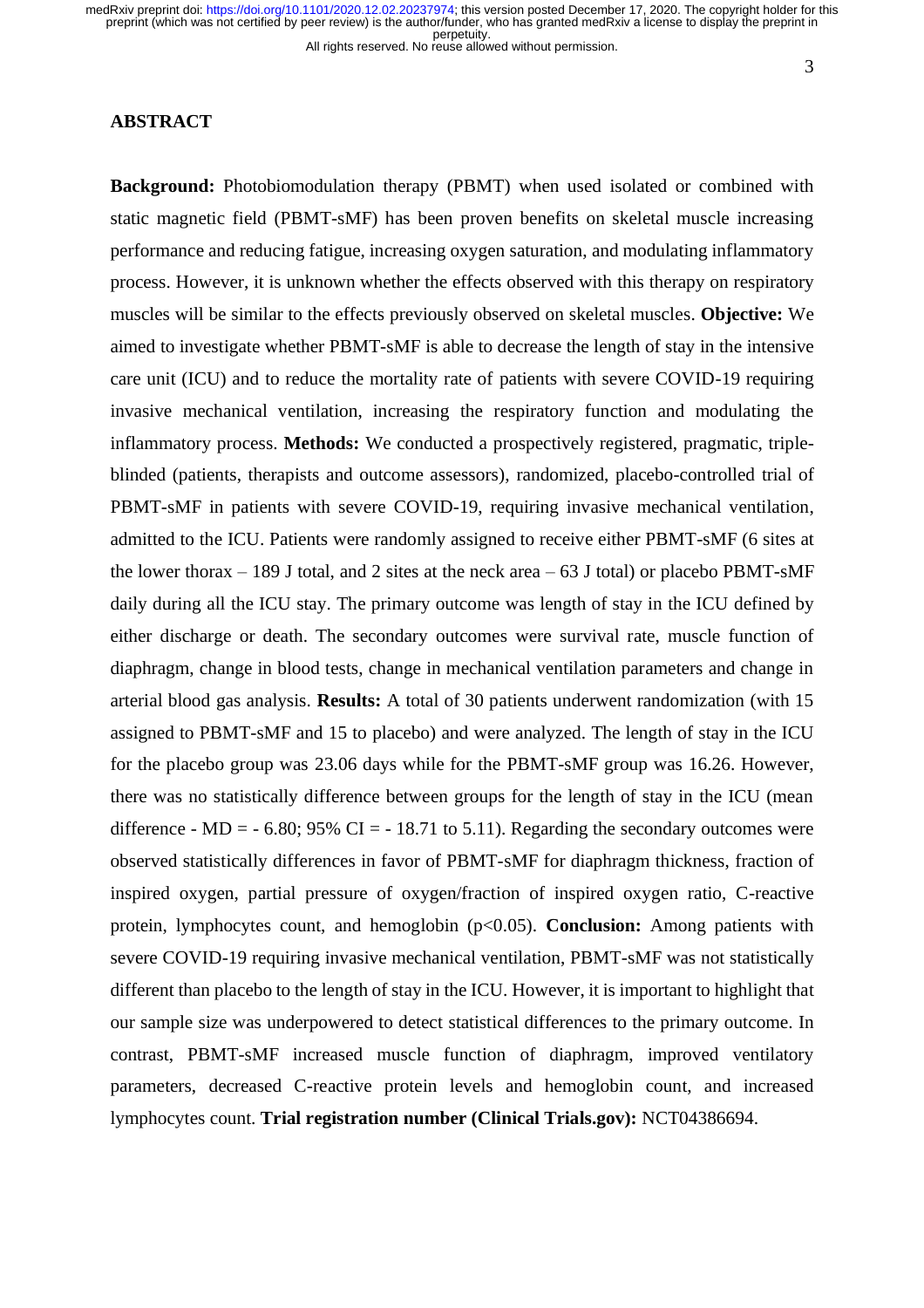#### All rights reserved. No reuse allowed without permission.

## **INTRODUCTION**

The novel Coronavirus disease 2019 (COVID-19) is caused by severe acute respiratory syndrome coronavirus  $2$  (SARS-CoV-2).<sup>1</sup> SARS-CoV-2 infection trigger some blood changes such as leucopenia, lymphopenia, increased prothrombin time, d-dimer and c-reactive protein (PCR) levels, and increased cytokine levels such as  $1L-1\beta$  and TNF- $\alpha$ <sup>2,3,4</sup> The main clinical features observed in patients with COVID-19 are fever, dry cough, and fatigue or myalgia;2,5 and can range from no symptoms to severe pneumonia and death.<sup>1</sup> Patients with high degree of severity usually may progress to complications such as dyspnea, hypoxia, acute hypoxaemic respiratory insufficiency, arrhythmia, acute cardiac injury, and shock.<sup>2,5,6</sup> These complications may require critical care in an intensive care unit  $(ICU)^{2,5,7}$ 

To date, there is no effective treatment against SARS-CoV-2 infection; therefore, several therapeutic agents such as chloroquine, hydroxychloroquine,<sup>8</sup> lopinavir-ritonavir,<sup>9</sup> remdesevir,<sup>10</sup> and dexamethasone,<sup>11</sup> often used to treat other medical conditions, have been tested and used in an attempt to face the COVID-19. The effectiveness of these therapeutic agents is still conflicting <sup>8-10</sup> and further high quality randomized controlled trials are necessary to confirm whether the benefits outweigh the harms. However, since there is no robust evidence about the effects of the available therapeutic agents and there is no effective treatment available to combat the SARS-CoV-2, it has been necessary to use management strategies of signs and symptoms in patients with COVID-19, especially in the most severe cases. The respiratory management of patients with severe COVID-19 in ICUs can be done through oxygen therapy, non-invasive ventilation and intubation.<sup>12</sup> Respiratory failure due to hypoxemia is one of the most prominent complications in these patients $13$  and usually requires mechanical ventilation via an endotracheal tube. <sup>14</sup> Acute respiratory failure reduces lung compliance, increases respiratory work and alters blood oxygenation, leading to a shallow breathing pattern.<sup>15</sup> In addition, the strength of the respiratory muscles may also be reduced,<sup>16</sup> which makes it difficult to successfully wean patients from mechanical ventilation, besides to contributing to a poorer clinical trajectory. 17,18

Photobiomodulation therapy (PBMT) combined with static magnetic field (sMF) has potential to be a promising non-pharmacological tool in the respiratory management of patients with severe COVID-19. PBMT is a non-thermal and non-ionizing light therapy applied in the form of light amplification by the stimulated emission of radiation (LASER), light-emitting diodes (LEDs), and/or broadband irradiation in the visible and infrared spectra.<sup>19</sup> PBMT increases cellular metabolism<sup>20,21</sup> and microcirculation,<sup>22</sup> oxygen availability,<sup>23,24</sup> redox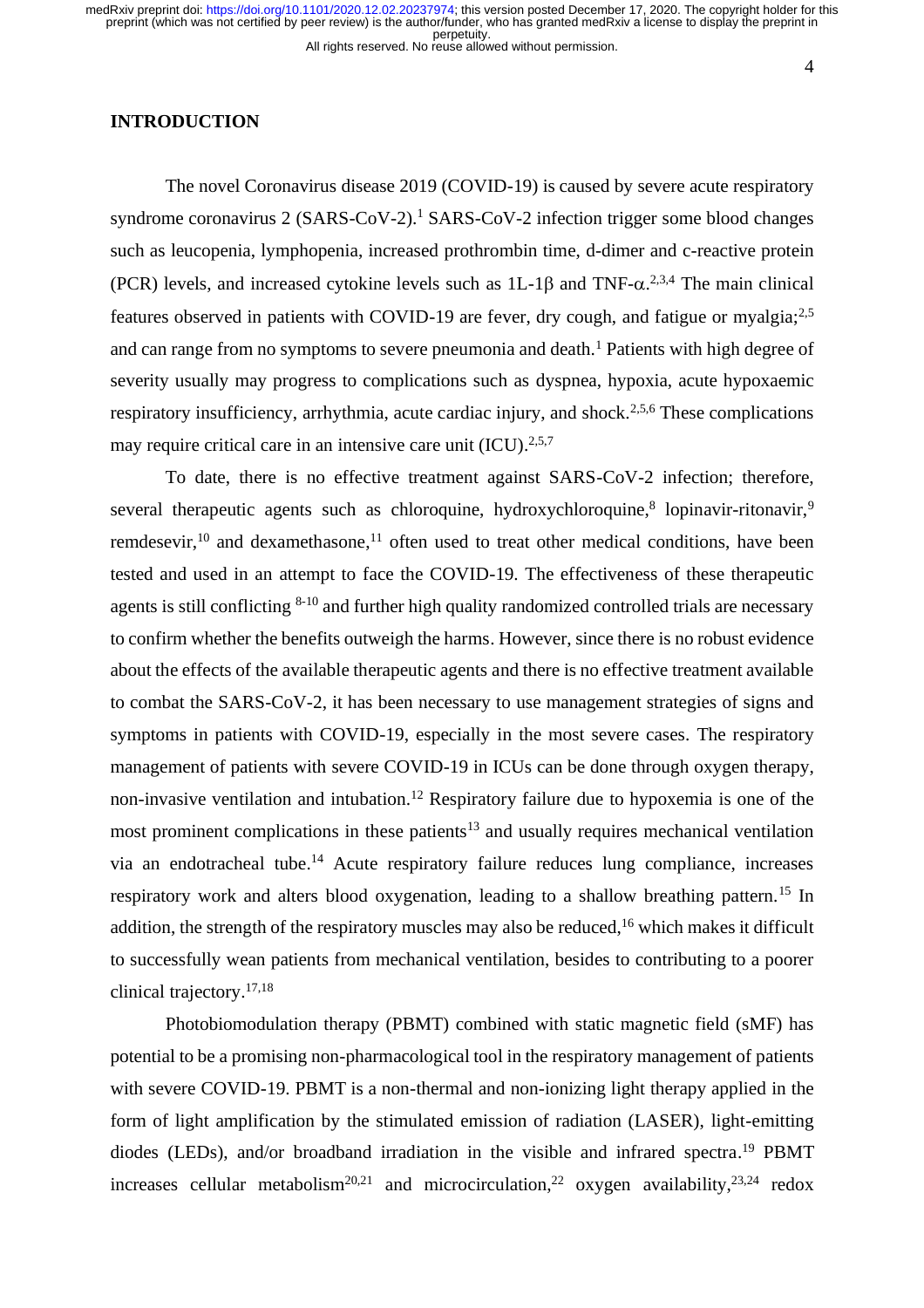perpetuity.<br>All rights reserved. No reuse allowed without permission.

5

metabolism<sup>25</sup> and modulates the inflammatory process.<sup>26-28</sup> PBMT has been used in combination with a static magnetic field  $(sMF)$ ,  $27-30$  generating better effects on cell metabolism.<sup>31</sup> Robust evidence has shown that PBMT isolated or combined with sMF (PBMTsMF) has beneficial effects on skeletal muscle, increasing performance and reducing fatigue,<sup>32,33</sup> decreasing performance loss and function in detraining period,<sup>30</sup> and increasing oxygen saturation.23,24 In contrast, there is a lack of evidence about the effects of PBMT or PBMT-sMF on respiratory muscles and respiratory system in general. To date, there is only one clinical trial that irradiated PBMT in respiratory muscles of the thorax and neck area.<sup>34</sup> This study showed the effectiveness of PBMT in improving the functional capacity of patients with chronic obstructive pulmonary disease.<sup>34</sup> Furthermore, experimental studies on respiratory system of animals observed that PBMT is able to modulate the pulmonary inflammation $35-37$ and relieve bronchial hyperresponsiveness.<sup>37</sup>

The beneficial effects previously showed added to the lack of adverse effects known to date, suggest that PBMT-sMF could be a safer alternative to the use of drugs in the treatment of patients with severe COVID-19. However, it is unknown whether the effects observed with PBMT (isolated or PBMT-sMF) on respiratory muscles will be similar to the effects previously observed on skeletal muscles. In addition, it is unknown whether PBMT-sMF can modulate the inflammatory process in this particular disease and contribute to a clinical improvement of these patients. Thus, it is necessary to investigate whether PBMT-sMF is able to decrease muscle fatigue of respiratory muscles and loss of respiratory function, besides of increasing oxygen saturation, modulating the inflammatory process and, consequently, contributing to general improvement of patients with severe COVID-19. In addition, it is necessary to investigate whether these possible benefits of PBMT-sMF can contribute to accelerate the weaning process of mechanical ventilation and to decrease the length of stay in the ICU of patients with severe COVID-19. Therefore, we aimed to investigate whether PBMT-sMF is able to decrease the length of stay in the ICU and to reduce the mortality rate of patients with severe COVID-19 requiring invasive mechanical ventilation, increasing the respiratory function and modulating the inflammatory process.

## **METHODS**

## *Trial design*

A prospectively registered (NCT04386694), pragmatic, two-arms, parallel randomized, triple-blinded (patients, therapists and outcome assessors), placebo-controlled trial was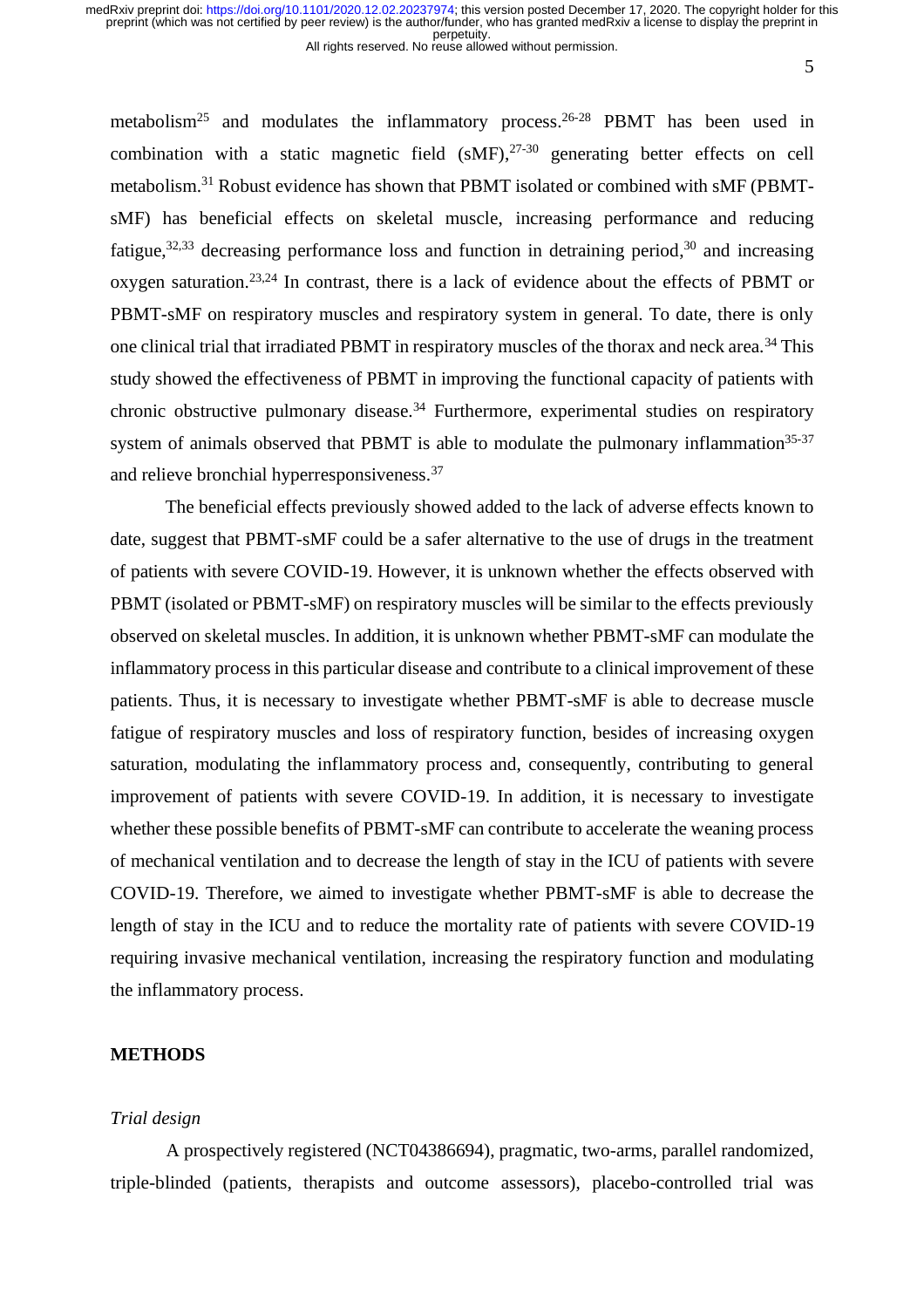All rights reserved. No reuse allowed without permission.

6

conducted. This study adheres to CONSORT guidelines (Supplement 2) There were two deviations from the registered protocol. The first one was due our estimation that the endpoint assessment would be up to 20 days after randomization, because the patients would be discharged or dead from any cause within this period. However, as the endpoint assessment directly depended on the length of stay in the ICU, it could take more than 20 days. The second deviation was regarding the assessment of three secondary outcomes: immunoglobulin G (IgG), immunoglobulin M (IgM), and D-dimer. These secondary outcomes were not assessed because the third part laboratory in charge to carry out the blood analysis was not able to implement the necessary routines before the beginning of this trial.

#### *Ethics*

This study was submitted and approved by the Research Ethics Committee of Associação Dr. Bartholomeu Tacchini/Hospital Tacchini/RS, under protocol number 3,985,226, and by the National Research Ethics Commission from Brazilian Ministry of Health (protocol number 4,021,485). All patients eligible for the study or patient´s legal representative (if the patient was too unwell to provide consent) were informed by study assessors of the objective and all signed the written informed consent before enrollment in the study. Research personnel were taken all appropriate and customary steps to ensure that data remained secure and that patient privacy and confidentiality was maintained.

#### *Participants and recruitment*

Participants were patients with laboratory-confirmed COVID-19 through RT-PCR (reverse transcription-polymerase chain reaction), admitted to the adult ICU of the Hospital Tachhini, Bento Gonçalves, Brazil, between May 2020 and July 2020. To be eligible, patients had to have 15 years or older; requiring invasive mechanical ventilation, through orotracheal intubation, due to respiratory failure. Patients who had a negative result in the diagnostic examination for COVID-19 and patients in prone position for more than 24 hours were excluded. Moreover, cancer patients and pregnant women were also excluded.

## *Randomization and blinding*

Prior to initiation of the treatment, patients were randomized into their respective intervention groups: active PBMT-sMF or placebo PBMT-sMF. The randomization was generated by a website (http://randomization.com/) and performed by a participating researcher not involved with the recruitment, assessment or treatment of patients. This same researcher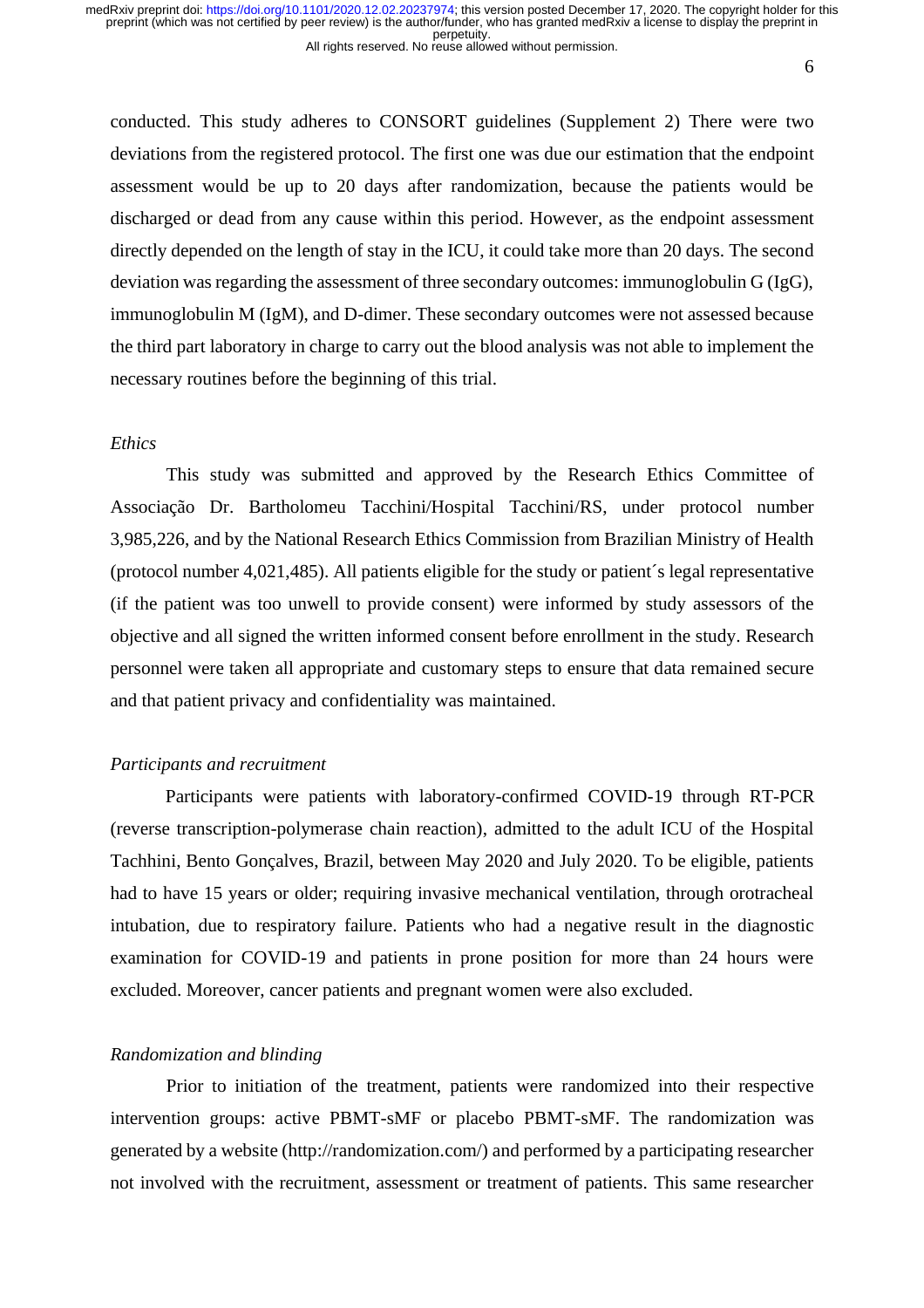7

was responsible for programming the PBMT-sMF device according to the result of the randomization, as active or placebo mode. This researcher was instructed not to disclose the programmed intervention to the assessor, therapist or any of the patients and other researchers involved in the study until its completion. The assessors, patients and therapists were blinded throughout the treatment. Concealed allocation was achieved through the use of sequentially numbered, sealed and opaque envelopes.

## *Interventions*

Patients were randomly allocated to two groups to be submitted to the active PBMTsMF or placebo PBMT-sMF interventions. All patients, regardless of the allocated group, received standard ICU care associated with the tested intervention (active or placebo PBMTsMF). The active and placebo PBMT-sMF were performed using the same device and the irradiated sites were the same to both therapies (Figure 1). To ensure blinding for therapists the device emitted the same sounds and the same information on the display regardless of the programmed mode (active or placebo). Furthermore, since this technology produces an undiscernible amount of heat,<sup>29</sup> the blindness was not compromised by this aspect.



**Figure 1.** Sites of PBMT-sMF irradiation.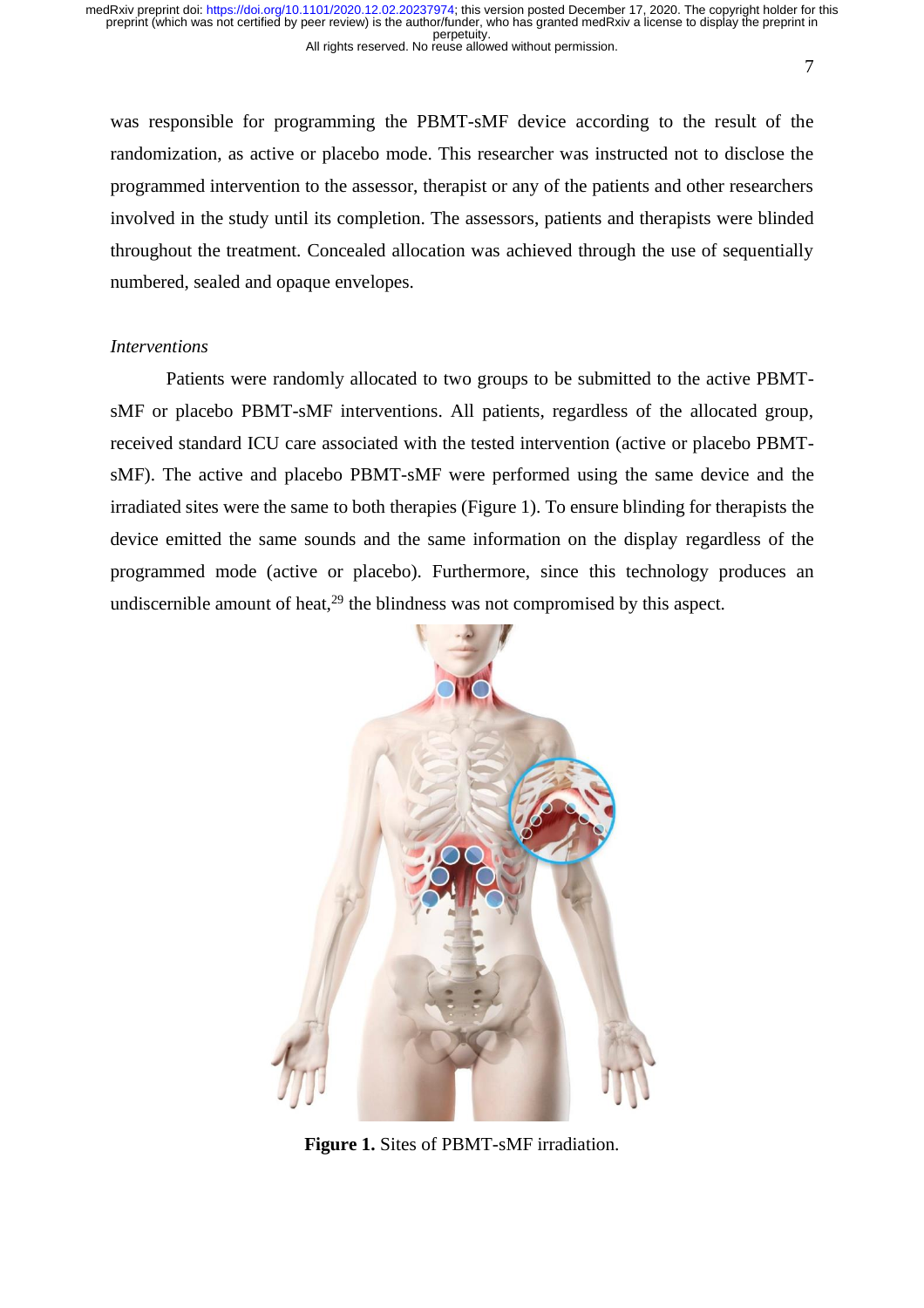All rights reserved. No reuse allowed without permission.

8

Patients underwent the treatment (active PBMT-sMF or placebo PBMT-sMF) according to prior randomization, once a day, during all the ICU stay (after inclusion in the study), until discharge or death. Specifications of the intervention:

1) Photobiomodulation therapy (PBMT) combined with static magnetic field (sMF) (PBMTsMF) - active: PBMT-sMF was performed employing a cordless, portable MR5 Activ Pro LaserShower™ device (PhotOxyl™ prototype, manufactured by Multi Radiance Medical™, Solon - OH, USA). PBMT-sMF was irradiated in six sites at the lower thorax/ upper abdominal cavity and two sites at the neck area (sternocleidomastoid muscle), as illustrated in figure 1. PBMT-sMF exposure time was 60 seconds per site. The dose used in the lower thorax was 31.50 J per site, totalizing a dose of 189 J. In addition, the dose used in the neck area was 31.50 J per site, totalizing a dose of 63 J. PBMT-sMF dose per site, and the irradiation sites were established based on the only one previous study that have irradiated respiratory muscles.<sup>34</sup> PBMT-sMF was applied using the direct contact method with slight pressure on the skin. The full description of parameters is provided in table 1.

|                                         | Diaphragm      | Sternocleidomastoid / |
|-----------------------------------------|----------------|-----------------------|
|                                         |                | Scalene               |
| Number of lasers                        | $\overline{4}$ | $\overline{4}$        |
| Wavelength (nm)                         | 905            | 905                   |
| Frequency (Hz)                          | 250            | 250                   |
| Peak power (W) - each                   | 50             | 50                    |
| Average mean optical output (mW) - each | 1.25           | 1.25                  |
| Power density $(mW/cm2)$ - each         | 3.91           | 3.91                  |
| Energy density $(J/cm2)$ - each         | 0.234          | 0.234                 |
| Dose $(J)$ - each                       | 0.075          | 0.075                 |
| Spot size of laser $(cm2)$ - each       | 0.32           | 0.32                  |
| Number of red LEDs                      | 8              | 8                     |
| Wavelength of red LEDs (nm)             | 633            | 633                   |
| Frequency (Hz)                          | $\overline{2}$ | $\overline{2}$        |
| Average optical output (mW) - each      | 25             | 25                    |
| Power density $(mW/cm2)$ - each         | 29.41          | 29.41                 |
| Energy density $(J/cm2)$ - each         | 1.765          | 1.765                 |
| Dose $(J)$ - each                       | 1.50           | 1.50                  |
| Spot size of red LED $(cm2)$ - each     | 0.85           | 0.85                  |
| Number of infrared LEDs                 | 8              | 8                     |
| Wavelength of infrared LEDs (nm)        | 850            | 850                   |
| Frequency (Hz)                          | 250            | 250                   |
| Average optical output (mW) - each      | 40             | 40                    |

## **Table 1.** PBMT-sMF parameters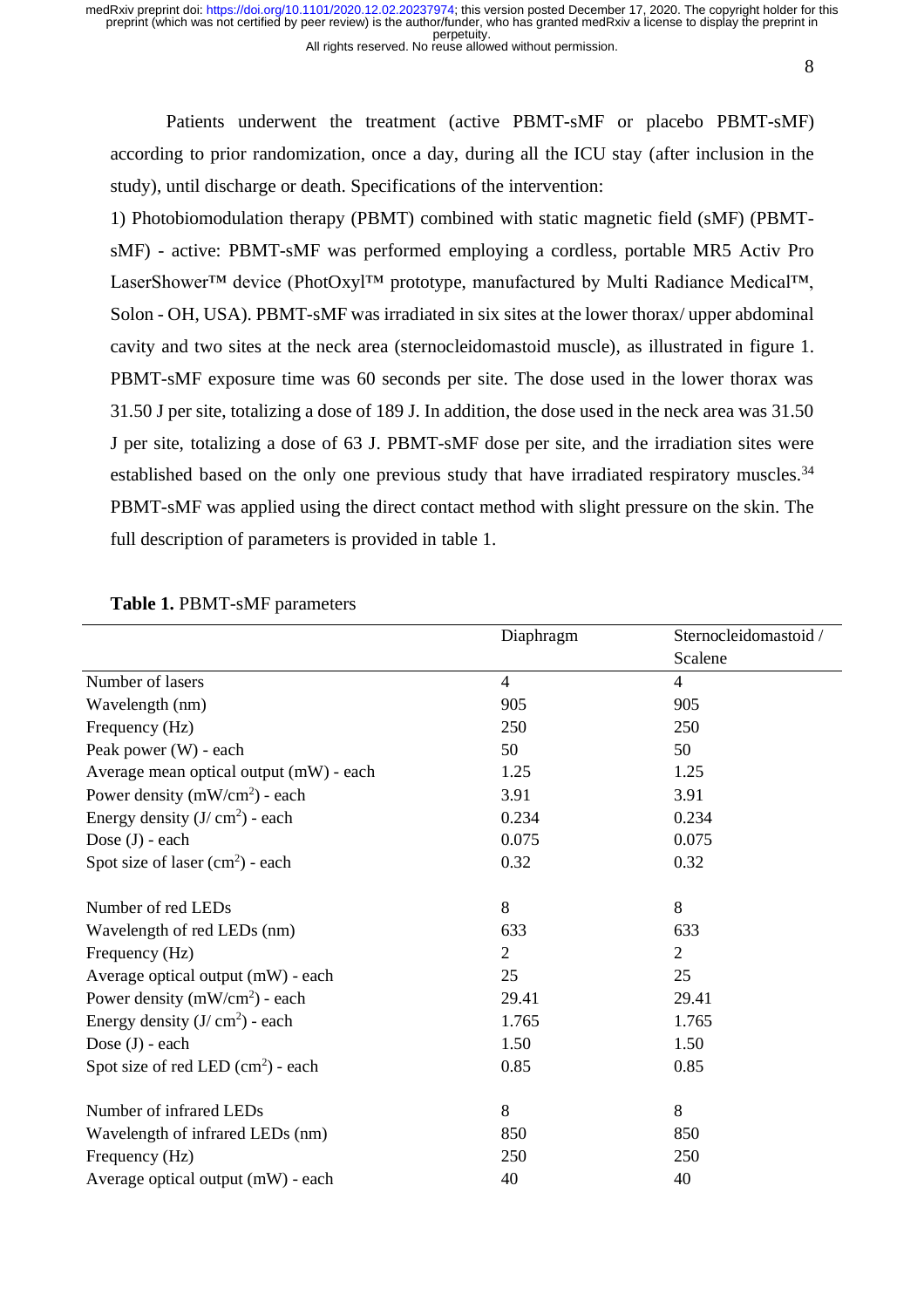|                                                                          | medRxiv preprint doi: https://doi.org/10.1101/2020.12.02.20237974; this version posted December 17, 2020. The copyright holder for this<br>preprint (which was not certified by peer review) is the author/funder, who has granted medRxiv a license to display the preprint in |                               |  |  |  |  |  |  |  |  |  |
|--------------------------------------------------------------------------|---------------------------------------------------------------------------------------------------------------------------------------------------------------------------------------------------------------------------------------------------------------------------------|-------------------------------|--|--|--|--|--|--|--|--|--|
| perpetuity.<br>All rights reserved. No reuse allowed without permission. |                                                                                                                                                                                                                                                                                 |                               |  |  |  |  |  |  |  |  |  |
|                                                                          |                                                                                                                                                                                                                                                                                 | 9                             |  |  |  |  |  |  |  |  |  |
|                                                                          |                                                                                                                                                                                                                                                                                 |                               |  |  |  |  |  |  |  |  |  |
| Power density $(mW/cm2)$ - each                                          | 71.23                                                                                                                                                                                                                                                                           | 71.23                         |  |  |  |  |  |  |  |  |  |
| Energy density $(J/cm2)$ - each                                          | 4.286                                                                                                                                                                                                                                                                           | 4.286                         |  |  |  |  |  |  |  |  |  |
| Dose $(J)$ - each                                                        | 2.40                                                                                                                                                                                                                                                                            |                               |  |  |  |  |  |  |  |  |  |
| Spot size of infrared LED $(cm2)$ - each                                 | 0.56                                                                                                                                                                                                                                                                            |                               |  |  |  |  |  |  |  |  |  |
|                                                                          |                                                                                                                                                                                                                                                                                 |                               |  |  |  |  |  |  |  |  |  |
| Magnetic field (mT)                                                      | 110                                                                                                                                                                                                                                                                             | 110                           |  |  |  |  |  |  |  |  |  |
| Irradiation time per site (sec)                                          | 60                                                                                                                                                                                                                                                                              | 60                            |  |  |  |  |  |  |  |  |  |
| Total dose per site (J)                                                  | 31.50                                                                                                                                                                                                                                                                           | 31.50                         |  |  |  |  |  |  |  |  |  |
| Number of irradiated sites                                               | 6                                                                                                                                                                                                                                                                               | 1 (bilaterally)               |  |  |  |  |  |  |  |  |  |
| Total dose delivered to the muscle group (J)                             | 189.00                                                                                                                                                                                                                                                                          | 31.50 (bilaterally)           |  |  |  |  |  |  |  |  |  |
| Aperture of device $(cm2)$                                               | 33                                                                                                                                                                                                                                                                              | 33                            |  |  |  |  |  |  |  |  |  |
| Application mode                                                         | Cluster<br>probe                                                                                                                                                                                                                                                                | held Cluster<br>held<br>probe |  |  |  |  |  |  |  |  |  |
|                                                                          | stationary<br>in                                                                                                                                                                                                                                                                | skin stationary<br>skin<br>in |  |  |  |  |  |  |  |  |  |

2) Photobiomodulation therapy (PBMT) combined with static magnetic field (sMF) (PBMTsMF) – placebo: The placebo intervention was delivered using the same device than active PBMT-sMF but without any emission of therapeutic dose. In the placebo mode, the infrared laser diodes, the infrared LED diodes, and the sMF were deactivated (turned off), and the power of the red LED diodes were decreased to 0.5 mW (mean power for each diode) in order to keep the visual aspect of red light, but not to deliver an effective therapeutic or considerable dose  $(0.24$  J to each site) according the current available evidence.<sup>19,33</sup> Moreover, the irradiated sites and the exposure time were the same that active PBMT-sMF.

pressure

contact with a 90- contact with a 90 degree angle and slight degree angle and slight

pressure

# *Outcomes*

Demographic and clinical characteristics (e.g., age, gender, and comorbidities) were collected directly from electronic medical record of each patient. The primary and secondary outcomes were:

# **Primary outcome**

- Length of stay in the ICU: the length of stay in the ICU was measured by the number of days that patients were maintained hospitalized in the ICU from randomization until discharge or death from any cause, whichever came first.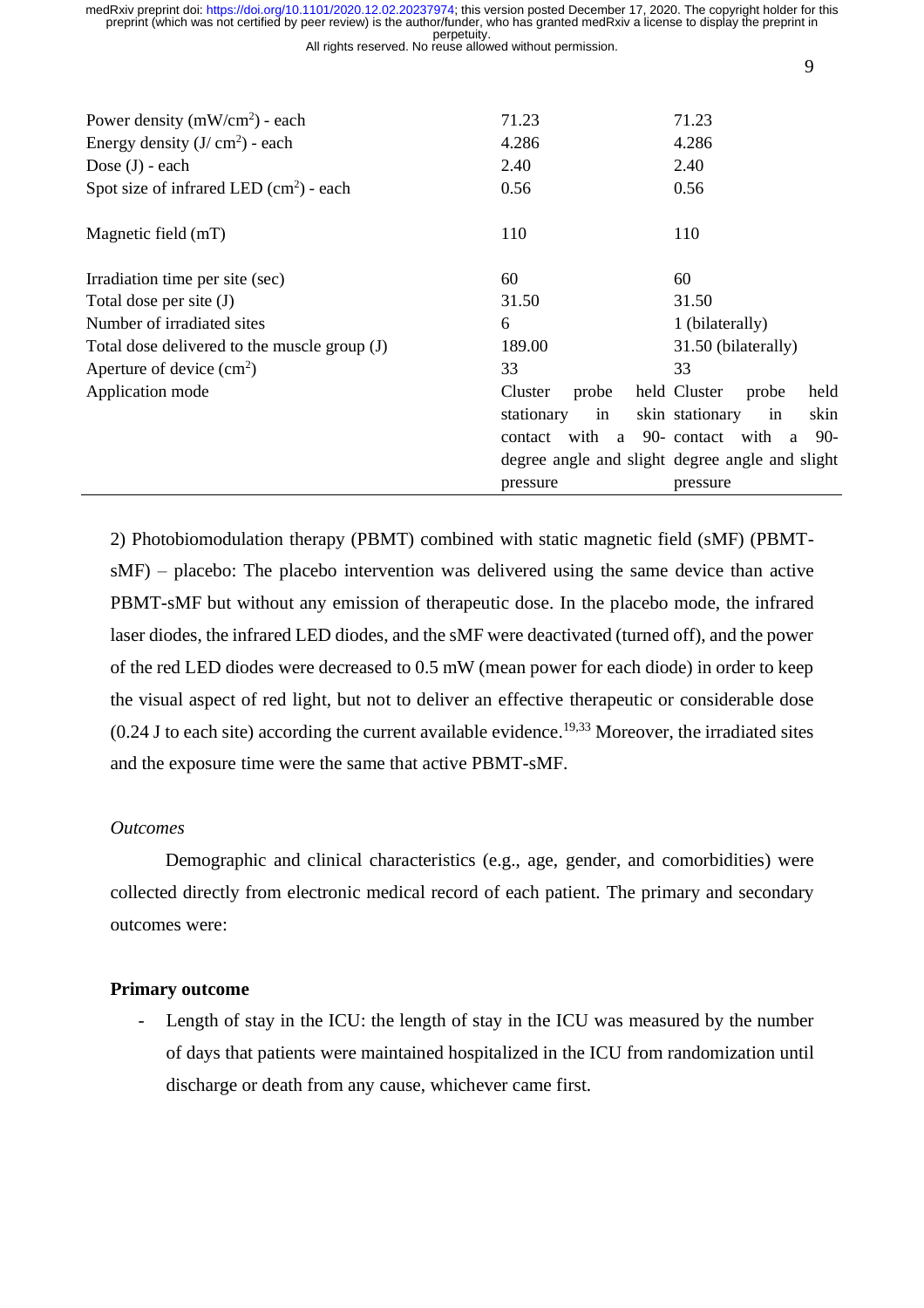All rights reserved. No reuse allowed without permission.

10

# **Secondary outcomes**

- Survival rate: survival rate was measured by the rate of how many people survived and were discharged from ICU versus how many people have died, from randomization until discharge or death from any cause, whichever came first.
- Muscle function of diaphragm: the muscle function of the diaphragm was assessed through the thickness of diaphragm measured by ultrasound. 38,39 The LOGIQe device (GE Healthcare, Chicago, USA) was used, with a linear transducer (ML6-15 from 5 to 15 MHz and 9L 2-8 MHz). The measurement was performed with the patient in the supine position. The transducer was positioned in the zone of apposition between the anterior and midaxillary lines at the level of the 9th or 10th intercostal space. <sup>39</sup> Endexpiratory thickness of diaphragm was measured in 2 consecutive breaths from 2 separate images. Measurements were repeated at least once until consistently within 10%; the mean of all 4 measurement was used for analysis.<sup>39</sup> The measurement was obtained at baseline (up to 24 hours after the initiation of invasive mechanical ventilation), 10 days after randomization and in the last test before discharge or death from any cause, whichever came first (within 24 hours).
- Change in blood tests: the change in C-reactive protein (CRP), tumor necrosis factoralpha (TNF- $\alpha$ ), and vitamin D levels, besides change in erythrocytes, hemoglobin, hematocrit, leucocytes, segmented neutrals, eosinophiles, basophiles, lymphocytes, monocytes, and platelet count were assessed at baseline (admission to the ICU), 10 days after randomization and in the last test/day before discharge or death from any cause, whichever came first. The data regarding the blood tests were collected directly from electronic medical record of each patient, since it is a hospital daily routine to perform these blood tests. The data were collected by two assessors blinded to the allocation group of the patients.
- Change in mechanical ventilation parameters: the change in positive end-expiratory pressure levels (PEEP) and fraction of inspired oxygen (FiO2) were measured using a mechanical ventilator. The data was collected directly from the mechanical ventilator at baseline (admission to the ICU), 10 days after randomization and in the last day before discharge or death from any cause, whichever came first.
- Change in arterial blood gas analysis: the change in arterial partial pressure of oxygen  $(PO<sub>2</sub>)$  and  $PO<sub>2</sub>/FiO<sub>2</sub>$  ratio were assessed at baseline (admission to the ICU), 10 days after randomization and in the last test/day before discharge or death from any cause, whichever came first. The data regarding the arterial blood gas analysis were collected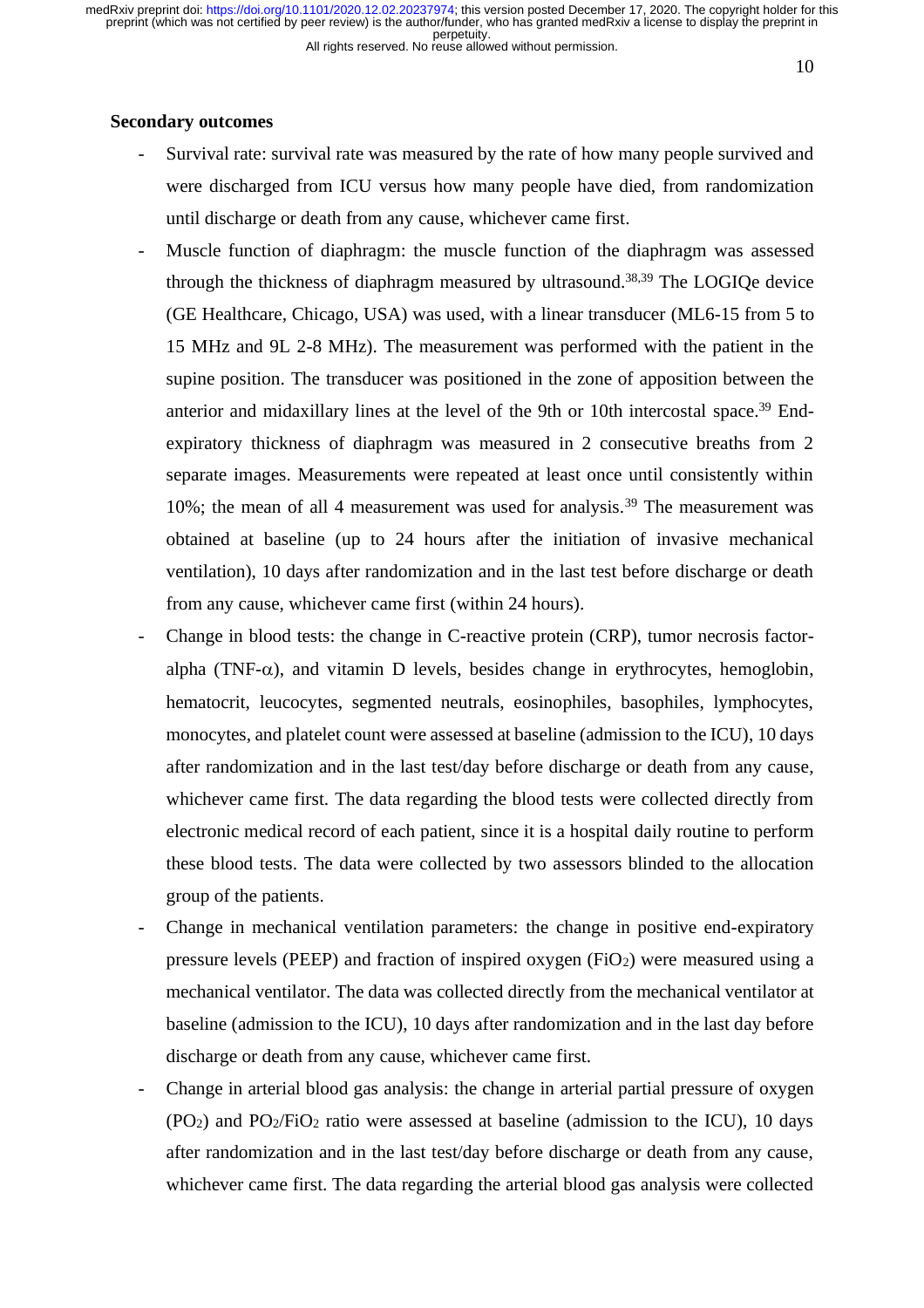directly from electronic medical record of each patient, since it is a hospital daily routine to perform these blood tests. The data were collected by two assessors blinded to the allocation group of the patients.

# *Statistical analysis*

Since to date there is not published studies aiming to assess the effects of PBMT-sMF in patients with severe COVID-19, we were compelled to use a convenience sample for this trial. To estimate our sample, we based on the number of patients that would fulfill our inclusion/exclusion criteria admitted in the ICU of Hospital Tacchini at the month before we start our trial (April 2020), which was 10 patients. Thus, estimating a 3-month length for the inclusion of patients in our trial (after the randomization of the first patient) we expected to reach the convenience sample of 30 patients in total.

The statistical analysis was conducted following intention-to-treat principles (i.e., the participants were analyzed in the groups to which they were allocated).<sup>40,41</sup> Data normality was tested by Kolmogorov-Smirnov test. Since the data showed normal distribution, the betweengroup differences (effects of treatment) were analyzed by unpaired, two tailed, t tests (hospitalization data), and two-way repeated measures analysis of variance (time *vs* experimental group) with post hoc Bonferroni correction (ventilatory parameters, biochemical markers and hemogram parameters). The association between categorical variables was analyzed using the Chi-square test. Data were expressed as mean and standard deviation, mean difference between treatments, and 95% confidence intervals (95% CIs). Data were also expressed as frequency  $(\%)$ . The significance level was set at  $p<0.05$ . The magnitude of differences (Cohen-d) between groups, to examine practical significances, was calculated using the mean and SD of placebo and PBMT-sMF treatments (using Gpower 3.1). We adopted the criteria of Cohen for the analysis (0.2: small; 0.50: moderate; 0.80: large). All analyses were calculated by one of the researchers who was not involved in data collection.

## **RESULTS**

## *Patients*

Of the 62 patients who were assessed for eligibility, 30 were included in the study and underwent randomization; 15 were assigned to the placebo group and 15 were assigned to the PBMT-sMF. All patients received the treatment as assigned (figure 2). The mean age of the patients was 66.06 years, the mean height was 166.53 cm, the mean body mass was 75.18 kg,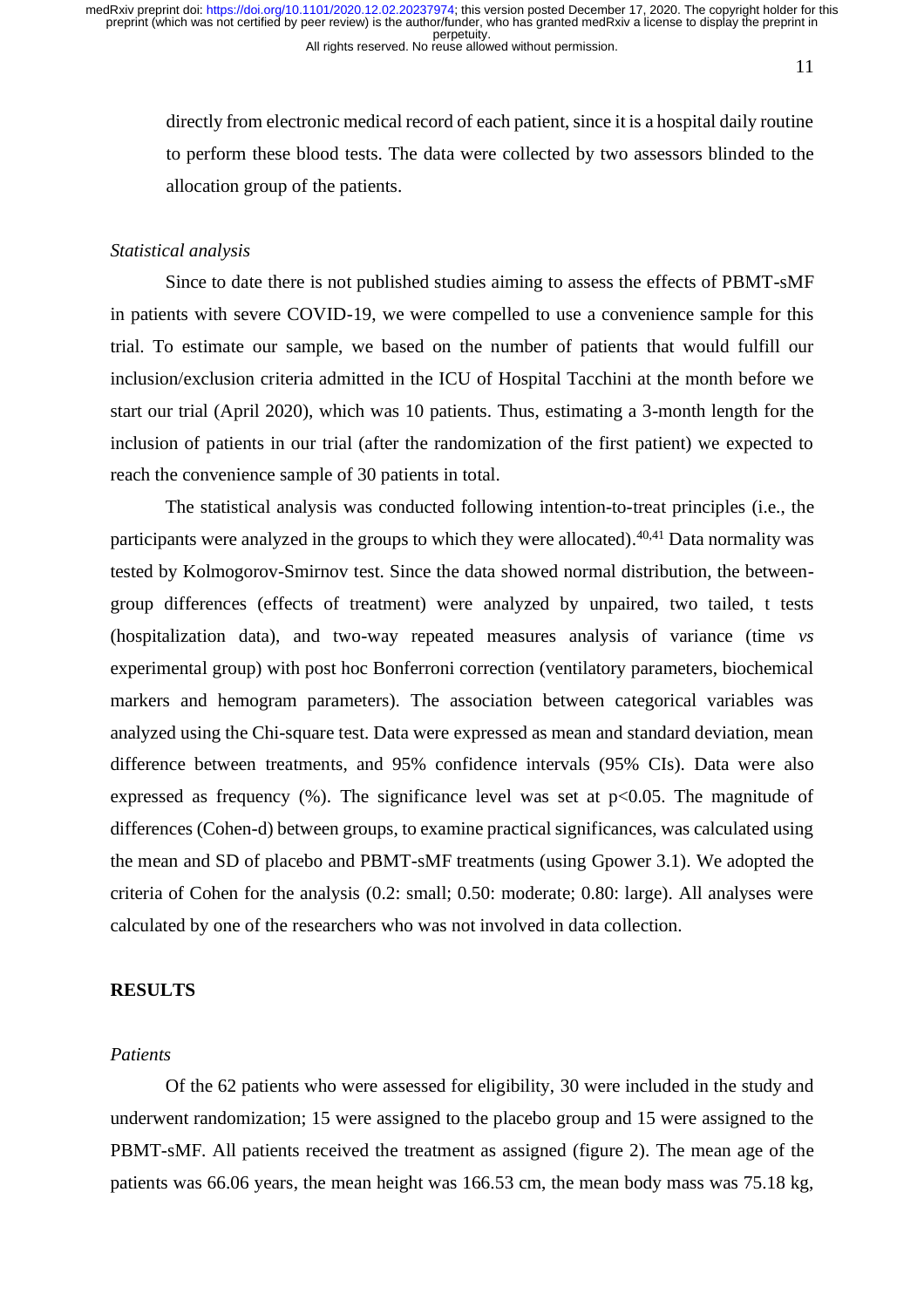and 53.33% of patients were male. The demographic and clinical characteristics of patients at baseline were similar (p>0.05) in both groups and are described in Table 2. There were no adverse effects observed in both groups.



**Figure 2.** Enrollment and randomization.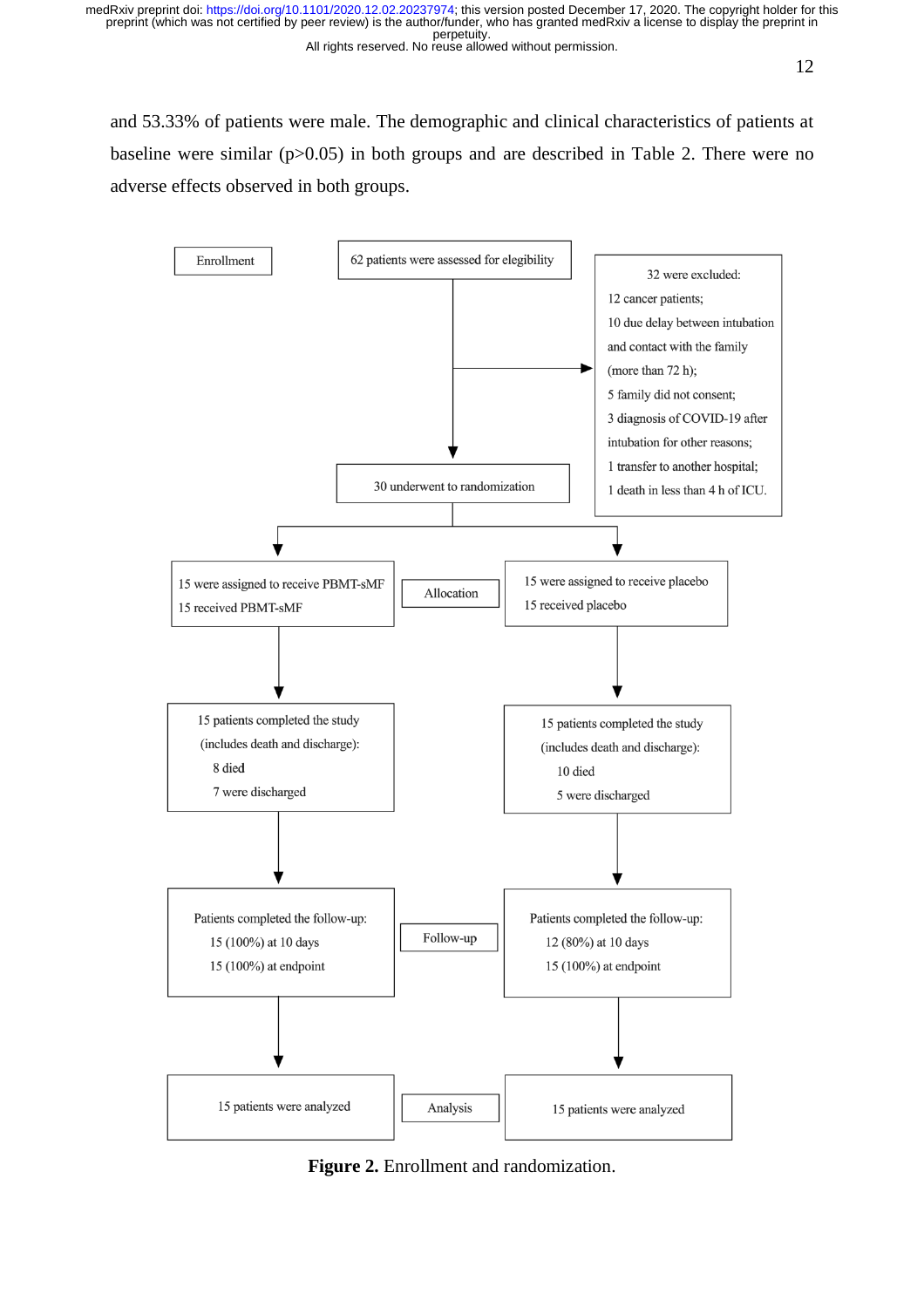All rights reserved. No reuse allowed without permission.

|                   | Placebo $(n =$ | PBMT-sMF      |
|-------------------|----------------|---------------|
|                   | 15)            | $(n = 15)$    |
| Age (years)       | 67.93 (11.68)  | 64.2 (18.67)  |
| Gender (%)        |                |               |
| Female            | 8              | 6             |
| Male              | 6              | 8             |
| Body mass<br>(Kg) | 77.96 (18.49)  | 72.40 (16.94) |
| Height (cm)       | 165.06 (11.57) | 168 (7.98)    |
| Comorbidities     |                |               |
| (% )              |                |               |
| Hypertension      | 9(60.0)        | 5(33.3)       |
| <b>Diabetes</b>   | 8(53.3)        | 4(26.7)       |
| Obesity           | 4(26.7)        | 3(20.0)       |
| Dementia          | 3(20.0)        | 2(13.3)       |
| Depression        | 2(13.3)        | 0(0.00)       |

## **Table 2.** Demographic and clinical characteristics of the patients at baseline

Categorical variables are expressed as number (%). Continuous variables are expressed as mean (SD). PBMT-sMF: photobiomodulation therapy combined with static magnetic field.

## *Primary outcome*

The length of stay in the ICU for the placebo group was 23.06 days while for the PBMTsMF group was 16.26 days. However, there was no statistically difference between groups for the length of stay in the ICU (mean difference – MD =  $-6.80$ ; 95% CI =  $-18.71$  to 5.11) (table 3).

|                                     | <b>Placebo</b>                                                                                                                                   | <b>PBMT-sMF</b>                                                                                                                         | <b>Between</b><br>groups<br>comparisons                                       | <b>Mean difference</b><br>[95% CI]                                                                                                                        | <b>Effect size</b><br>Cohen d                                                 |
|-------------------------------------|--------------------------------------------------------------------------------------------------------------------------------------------------|-----------------------------------------------------------------------------------------------------------------------------------------|-------------------------------------------------------------------------------|-----------------------------------------------------------------------------------------------------------------------------------------------------------|-------------------------------------------------------------------------------|
| Length of stay<br>in ICU<br>(Days)  | Total $(n=15)$ : 23.06<br>$(\pm 20.37)$<br>Non-survivors<br>$(n=10)$ : 20.4 ( $\pm$ )<br>20.58)<br>Survivors $(n=5)$ :<br>$28.4 (\pm 21.12)$     | Total $(n=15)$ : 16.26<br>$(\pm 9.61)$<br>Non-survivors $(n=8)$ :<br>18.65 $(\pm 9.88)$<br>Survivors $(n=7)$ :<br>$13.57 \ (\pm 9.25)$  | Total: $p=0.25$<br>Non-<br>survivors:<br>$p=0.82$<br>Survivors:<br>$p=0.12$   | Total: $-6.80$<br>$[-18.71 \text{ to } 5.11]$<br>Non-survivors: $-1.75$<br>$[-18.6 \text{ to } 15.1]$<br>Survivors: -14.83<br>$[-34.61 \text{ to } 4.94]$ | Total: 0.4 (small)<br>Non-survivors: 0.1<br>(small)<br>Survivors: 0.9 (large) |
| Hospitalization<br>length<br>(Days) | Total $(n=15)$ : 24.33<br>$(\pm 20.24)$<br>Non-survivors<br>$(n=10)$ : 20.40 ( $\pm$ )<br>20.58)<br>Survivors $(n=5)$ :<br>$32.20 \ (\pm 19.09)$ | Total $(n=15)$ : 18.33<br>$(\pm 8.95)$<br>Non-survivors $(n=8)$ :<br>$18.75 \ (\pm 10.08)$<br>Survivors $(n=7)$ :<br>$17.85 (\pm 8.17)$ | Total: $p=0.30$<br>$Non-$<br>survivors:<br>$p=0.83$<br>Survivors:<br>$p=0.10$ | Total: $-6.0$<br>$[-17.7 \text{ to } 5.69]$<br>Non-survivors: -1.65<br>$[-18.56 \text{ to } 15.26]$<br>Survivors: $-14.35$<br>$[-32.13 \text{ to } 3.43]$ | Total: 0.4 (small)<br>Non-survivors: 0.1<br>(small)<br>Survivors: 0.9 (large) |
| Deaths /<br><b>Discharges</b>       | 10/5                                                                                                                                             | 8/7                                                                                                                                     | $p=0.46$                                                                      |                                                                                                                                                           |                                                                               |

**Table 3.** Hospitalization outcomes

Continuous variables are expressed as mean (SD). Categorical variables are expressed as number. PBMT-sMF: photobiomodulation therapy combined with static magnetic field; ICU: intensive care unit.

*Secondary outcomes*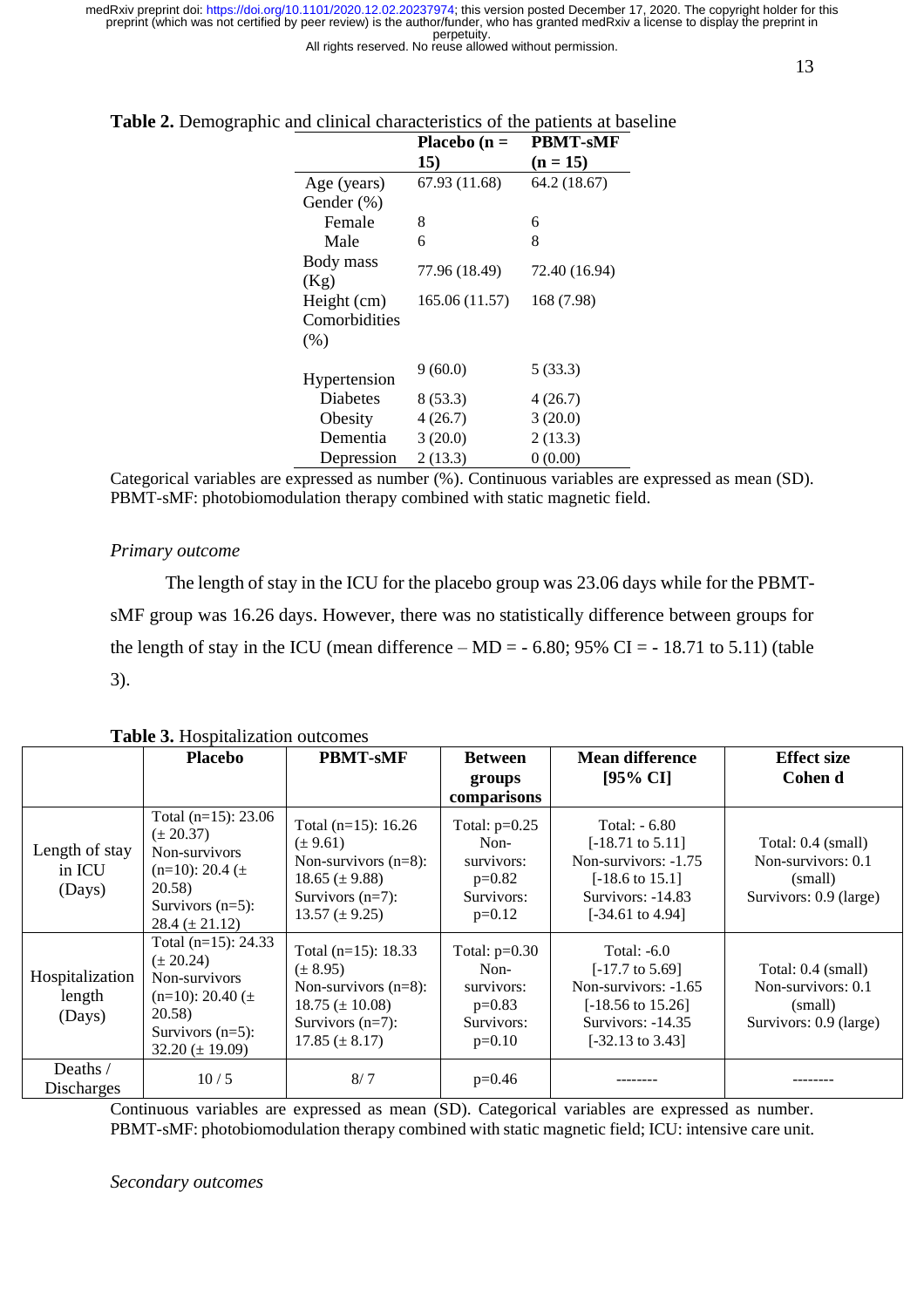All rights reserved. No reuse allowed without permission.

14

Patients allocated to the PBMT-sMF group increased diaphragm thickness at the assessment performed at day 10 (MD = 14.19; 95% CI = 2.50 to 25.87) and at endpoint assessment (MD = 20.46; 95% CI = 8.77 to 32.14) compared to patients allocated to the placebo group (table 4). Regarding the ventilatory parameters, there was no statistically difference between groups for PEEP and  $PO_2$  at any time point (table 4). In addition, there was no statistically difference between groups for FiO<sub>2</sub> at assessment of day 10. However, PBMT-sMF group was able to decrease the FiO<sub>2</sub> at endpoint assessment (MD =  $-$  23.93; 95% CI =  $-$  47.52 to - 0.34) compared to placebo group (table 4). Finally, patients allocated to the PBMT-sMF group increased PO<sub>2</sub>/FiO<sub>2</sub> only at endpoint assessment (MD = 117.90; 95% CI = 12.31 to 223.50) compared to the placebo group (table 4).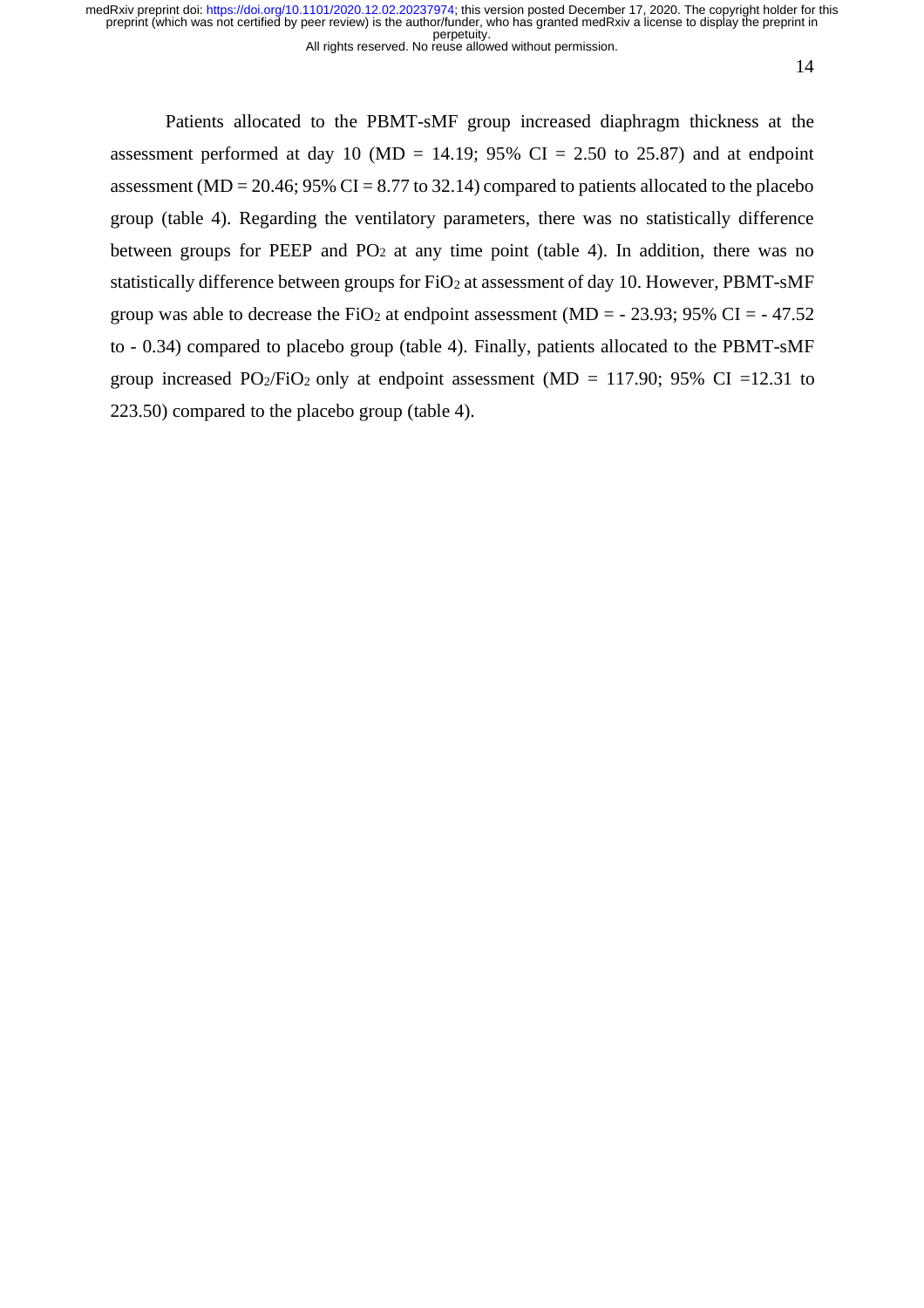**Table 4.** Ventilatory parameters

|                                              |                         | Placebo $(n = 15)$      |                          |                          | <b>PBMT-sMF</b> $(n = 15)$ |                                      | Placebo vs PBMT-sMF                                               |                                                                                                                                                        |                                                          |
|----------------------------------------------|-------------------------|-------------------------|--------------------------|--------------------------|----------------------------|--------------------------------------|-------------------------------------------------------------------|--------------------------------------------------------------------------------------------------------------------------------------------------------|----------------------------------------------------------|
|                                              | <b>Baseline</b>         | Day $10$                | <b>Endpoint</b>          | <b>Baseline</b>          | Day $10$                   | <b>Endpoint</b>                      | <b>Between groups</b>                                             | <b>Mean difference</b>                                                                                                                                 | <b>Effect</b> size                                       |
|                                              |                         |                         |                          |                          |                            |                                      | comparisons                                                       | [95% CI]                                                                                                                                               | Cohen d                                                  |
| Thickness<br>fraction<br>diaphragm $(\%)$    | 25.28<br>$(\pm 12.85)$  | 22.90<br>$(\pm 7.58)$   | 23.76<br>$(\pm 13.15)$   | 29.55<br>$(\pm 13.56)$   | 37.09<br>$(\pm 17.02)$     | 44.22<br>$(\pm 12.59)$ <sup>**</sup> | Baseline: p=0.99<br>Day 10: p=0.0117<br>Endpoint:<br>$p=0.0001$   | Baseline: 4.27<br>$[-7.41 \text{ to } 15.95]$<br>Day 10: 14.19<br>$[2.50 \text{ to } 25.87]$<br>Endpoint: 20.46<br>[8.77 to 32.14]                     | Day 10: 1.1<br>(large)<br>Endpoint: 1.6<br>(large)       |
| PEEP (cmH <sub>2</sub> O)                    | 9.13<br>$(\pm 2.64)$    | 8.93<br>$(\pm 2.46)$    | 8.20<br>$(\pm 4.09)$     | 9.00<br>$(\pm 1.96)$     | 7.53<br>$(\pm 2.82)$       | 6.60<br>$(\pm 2.82)$                 | Baseline: p=0.99<br>Day 10: p=0.5540<br>Endpoint:<br>$p=0.3931$   | Baseline: -0.13<br>$[-2.69 \text{ to } 2.43]$<br>Day 10: -1.40<br>$[-3.96 \text{ to } 1.16]$<br>Endpoint: -1.60<br>$[-4.16 \text{ to } 0.96]$          | Day 10: 0.5<br>(moderate)<br>Endpoint: 0.5<br>(moderate) |
| $PO2$ (mmHg)                                 | 91.46<br>$(\pm 20.78)$  | 99.74<br>$(\pm 29.93)$  | 92.74<br>$(\pm 28.00)$   | 108.22<br>$(\pm 29.68)$  | 106.46<br>$(\pm 33.98)$    | 109.29<br>$(\pm 26.16)$              | Baseline: p=0.99<br>Day 10: p=0.99<br>Endpoint: p=0.34            | Baseline: 16.76<br>$[-8.64 \text{ to } 42.16]$<br>Day 10: 6.72<br>$[-18.68 \text{ to } 32.12]$<br>Endpoint: 16.55<br>$[-8.85 \text{ to } 41.95]$       | Day 10: 0.2<br>(small)<br>Endpoint: 0.6<br>(moderate)    |
| FiO <sub>2</sub> (% )                        | 69.66<br>$(\pm 21.91)$  | 63.20<br>$(\pm 26.72)$  | 75.46<br>$(\pm 31.59)$   | 62.33<br>$(\pm 21.03)$   | 51.26<br>$(\pm 26.07)$     | 51.53<br>$(\pm 29.68)$               | Baseline: $p=0.33$<br>Day 10: p=0.6590<br>Endpoint:<br>$p=0.0456$ | Baseline: -7.33<br>$[-30.92 \text{ to } 16.26]$<br>Day 10: -11.94<br>$[-35.53 \text{ to } 11.65]$<br>Endpoint: - 23.93<br>$[-47.52 \text{ to } -0.34]$ | Day 10: 0.5<br>(moderate)<br>Endpoint: 0.8<br>(large)    |
| PO <sub>2</sub> / FiO <sub>2</sub><br>(mmHg) | 146.71<br>$(\pm 61.85)$ | 183.32<br>$(\pm 81.85)$ | 158.26<br>$(\pm 102.37)$ | 199.65<br>$(\pm 109.82)$ | 261.28<br>$(\pm 156.21)$   | 276.15<br>$(\pm 163.07)$             | Baseline: p=0.67<br>Day 10: p=0.2246<br>Endpoint:<br>$p=0.0233$   | Baseline: 52.94<br>$[-53.63 \text{ to } 158.50]$<br>Day 10: 77.95<br>$[-27.63 \text{ to } 183.5]$<br>Endpoint: 117.90<br>$[12.31$ to 223.50]           | Day 10: 0.6<br>(moderate)<br>Endpoint: 0.9<br>(large)    |

\*\* Intragroup difference (PBMT-sMF) compared to the baseline (p<0.01). Continuous variables are expressed as mean (SD). PBMT-sMF: photobiomodulation therapy combined with static magnetic field.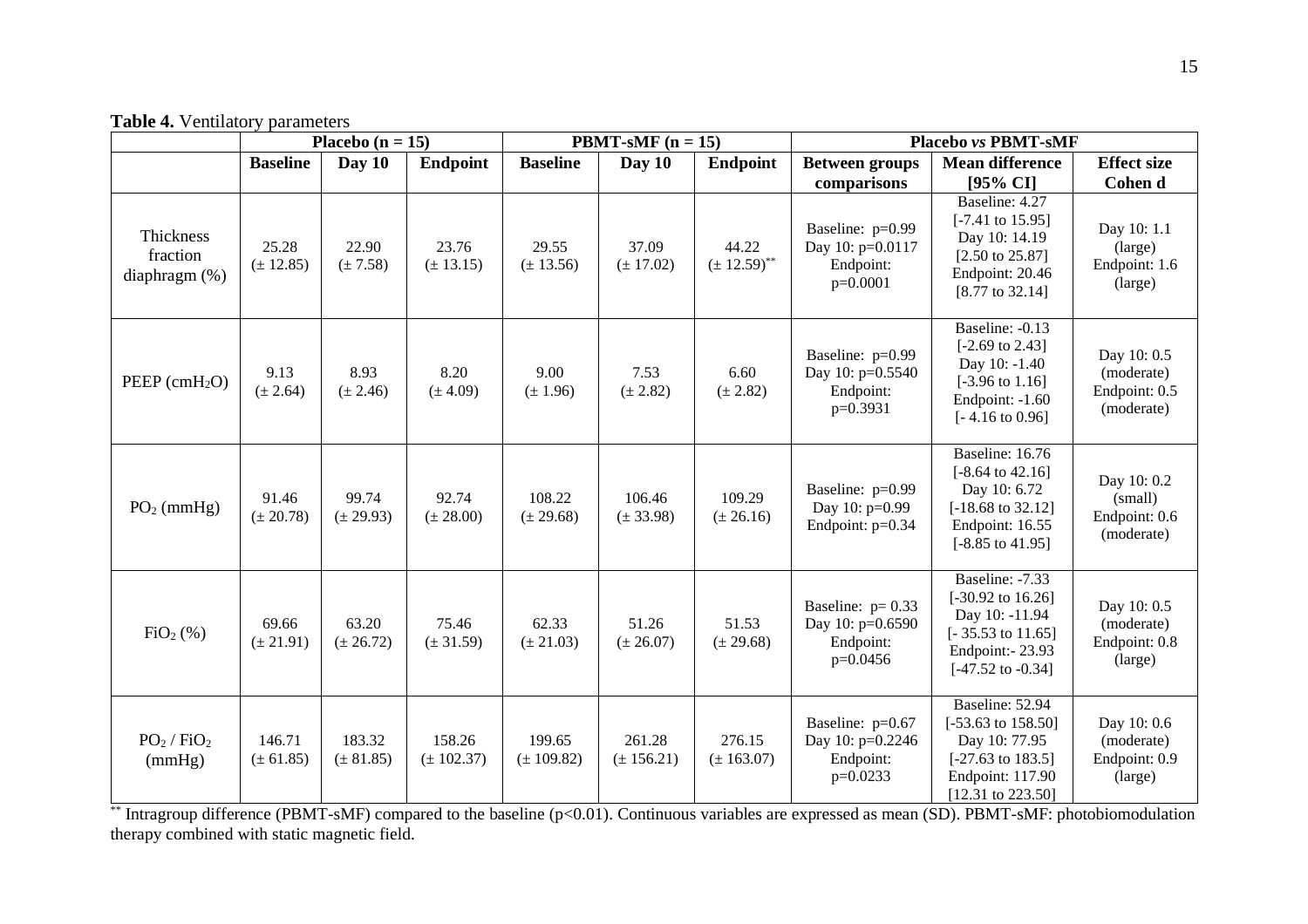All rights reserved. No reuse allowed without permission.

16

Patients allocated to the PBMT-sMF group decreased the CRP levels (MD = - 83.87; 95% CI = - 166.50 to - 1.28) and increased the lymphocytes count (MD = 1160.00; 95% CI = 197.90 to 2122.00) only at endpoint assessment compared to placebo group (table 5). In addition, patients allocated to the PBMT-sMF group decreased the hemoglobin count ( $MD = -$ 1.97; 95% CI =  $-3.77$  to  $-0.17$ ) at assessment of day 10 compared to placebo group (table 5). Finally, there were no statistically significant differences between the groups for any other secondary outcomes at any time point.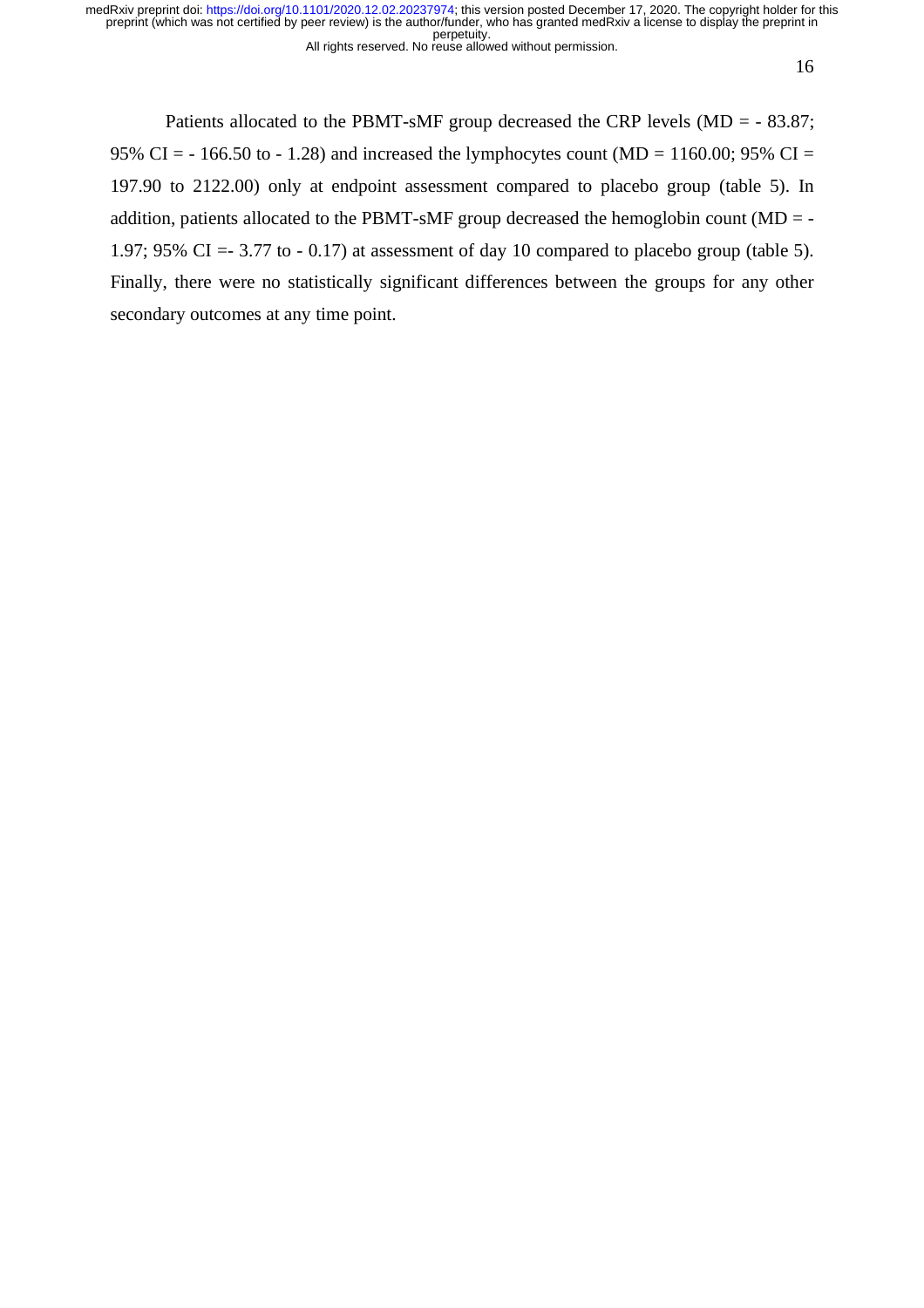| Table 5 - Biochemical markers and hemogram parameters |  |
|-------------------------------------------------------|--|
|-------------------------------------------------------|--|

|                                   |                         | Placebo ( $n = 15$ )    |                          | <b>PBMT-sMF</b> $(n = 15)$ |                        |                                    |                                                                         |                                                                                                                                                         |                                                       |
|-----------------------------------|-------------------------|-------------------------|--------------------------|----------------------------|------------------------|------------------------------------|-------------------------------------------------------------------------|---------------------------------------------------------------------------------------------------------------------------------------------------------|-------------------------------------------------------|
|                                   | <b>Baseline</b>         | Day $10$                | <b>Endpoint</b>          | <b>Baseline</b>            | Day 10                 | <b>Endpoint</b>                    | <b>Between</b><br>groups<br>comparisons                                 | <b>Mean</b><br>difference<br>[95% CI]                                                                                                                   | <b>Effect size</b><br>Cohen d                         |
| $CRP$ (mg/dL)                     | 201.30<br>$(\pm 65.39)$ | 118.79<br>$(\pm 71.00)$ | 156.53<br>$(\pm 124.49)$ | 152.29<br>$(\pm 108.88)$   | 98.70<br>$(\pm 95.24)$ | 72.66<br>$(\pm 75.40)$             | Baseline:<br>$p=0.41$<br>Day 10:<br>$p=0.99$<br>Endpoint:<br>$p=0.045$  | <b>Baseline: - 49.01</b><br>$[-131.60]$ to<br>33.58]<br>Day 10: -20.09<br>$[-102.70]$ to<br>62.50]<br>Endpoint: -83.87<br>$[-166.50 \text{ to } -1.28]$ | Day 10: 0.2<br>(small)<br>Endpoint: 0.8<br>(large)    |
| TNF-alpha (pg/mL)                 | 17.23<br>$(\pm 13.46)$  | 12.28<br>$(\pm 5.42)$   | 17.05<br>$(\pm 7.54)$    | 19.71<br>$(\pm 17.51)$     | 18.40<br>$(\pm 13.43)$ | 14.19<br>$(\pm 5.44)$              | Baseline:<br>$p=0.99$<br>Day 10:<br>$p=0.44$<br>Endpoint:<br>$p=0.99$   | Baseline: 2.48<br>$[-7.71 \text{ to } 12.68]$<br>Day 10: 6.11<br>$[-4.08 \text{ to } 16.32]$<br>Endpoint: - 2.87<br>$[-13.07 \text{ to } 7.33]$         | Day 10: 0.5<br>(moderate)<br>Endpoint:0.4<br>(small)  |
| Vitamin D (ng/mL)                 | 14.88<br>$(\pm 5.13)$   | 18.28<br>$(\pm 9.95)$   | 14.16<br>$(\pm 4.80)$    | 19.04<br>$(\pm 10.83)$     | 17.85<br>$(\pm 6.67)$  | 21.07<br>$(\pm 7.07)$              | Baseline:<br>$p=0.43$<br>Day 10:<br>$p=0.99$<br>Endpoint:<br>$p=0.0502$ | Baseline: 4.15<br>$[-2.75 \text{ to } 11.07]$<br>Day 10: -0.42<br>$[-7.34 \text{ to } 6.48]$<br>Endpoint: 6.90<br>$[-0.004 \text{ to } 13.82]$          | Day 10: 0.1<br>(small)<br>Endpoint:1.1<br>(large)     |
| Erythrocytes<br>$(millions/mm^3)$ | 4.20<br>$(\pm 0.58)$    | 3.73<br>$(\pm 0.55)$    | 3.40<br>$(\pm 0.54)$ ##  | 3.75<br>$(\pm 0.64)$       | 3.18<br>$(\pm 0.59)$   | 3.04<br>$(\pm 0.90) ^{**}$         | Baseline:<br>$p=0.19$<br>Day 10:<br>$p=0.065$<br>Endpoint:<br>$p=0.389$ | Baseline: -0.45<br>$[-1.02 \text{ to } 0.13]$<br>Day 10: -0.55<br>$[-1.13 \text{ to } 0.02]$<br>Endpoint: -0.36<br>$[-0.94 \text{ to } 0.21]$           | Day 10: 0.9<br>(large)<br>Endpoint: 0.5<br>(moderate) |
| Hemoglobin $(g/dL)$               | 12.57<br>$(\pm 1.91)$   | 11.47<br>$(\pm 1.78)$   | 9.97<br>$(\pm 1.73)^{#}$ | 11.34<br>$(\pm 2.14)$      | 9.50<br>$(\pm 1.55)^*$ | 9.03<br>$(\pm 2.75)$ <sup>**</sup> | Baseline:<br>$p=0.29$                                                   | Baseline: -1.23<br>$[-3.03 \text{ to } 0.56]$<br>Day 10: -1.97                                                                                          | Day 10: 1.2<br>(large)                                |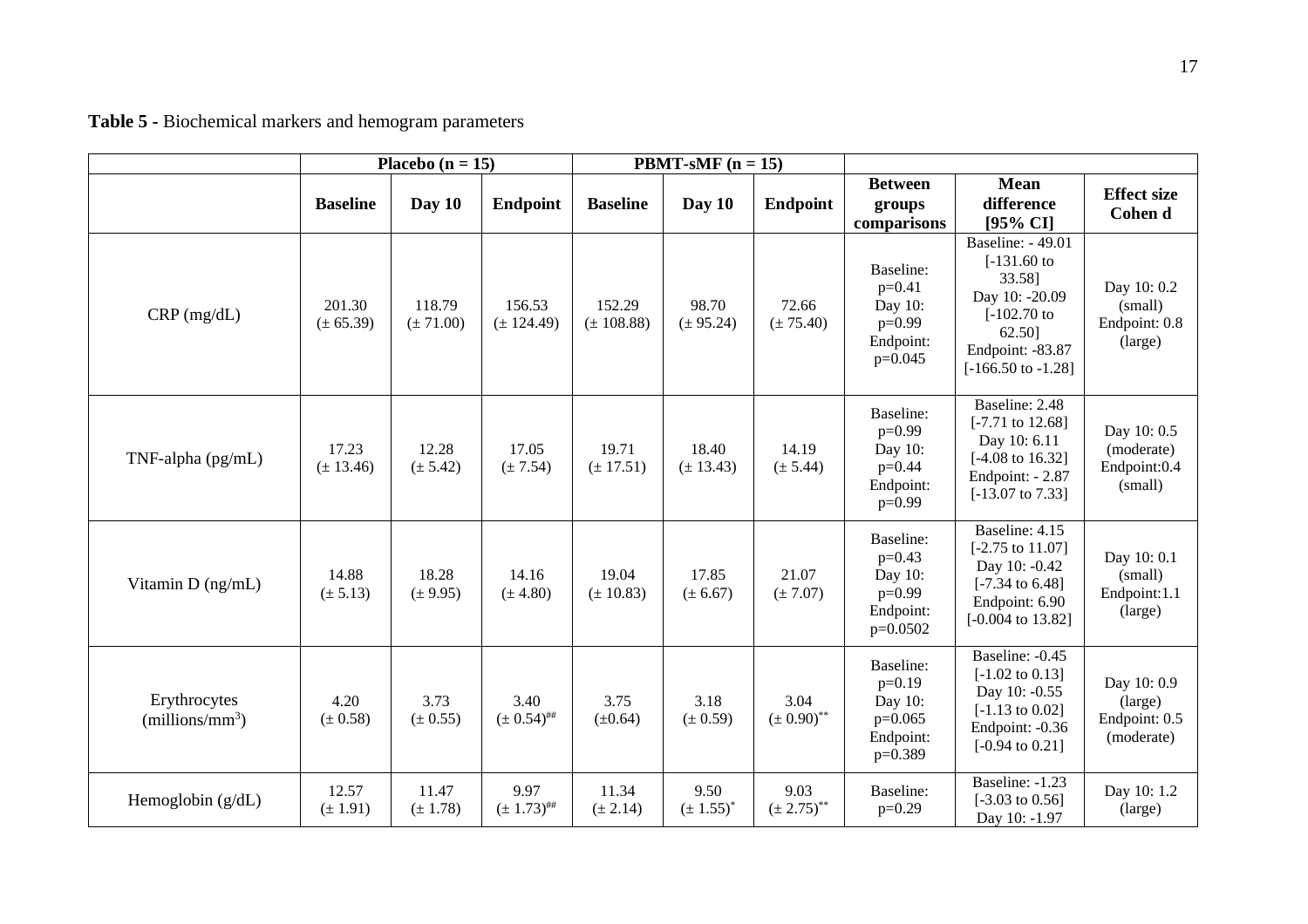|                                       |                             |                             |                                             |                             |                                 |                                     | Day 10:<br>$p=0.026$<br>Endpoint:<br>$p=0.6173$                         | $[-3.77 \text{ to } -0.17]$<br>Endpoint: -0.94<br>$[-2.74 \text{ to } 0.86]$                                                                     | Endpoint: 0.4<br>(small)                              |
|---------------------------------------|-----------------------------|-----------------------------|---------------------------------------------|-----------------------------|---------------------------------|-------------------------------------|-------------------------------------------------------------------------|--------------------------------------------------------------------------------------------------------------------------------------------------|-------------------------------------------------------|
| Hematocrit (%)                        | 36.92<br>$(\pm 4.94)$       | 32.66<br>$(\pm 5.46)$       | 30.57<br>$(\pm 4.58)^{$                     | 33.67<br>$(\pm 5.04)$       | 29.03<br>$(\pm 4.04)$           | 27.78<br>$(\pm 7.20)$ <sup>**</sup> | Baseline:<br>$p=0.29$<br>Day 10:<br>$p=0.194$<br>Endpoint:<br>$p=0.459$ | Baseline: -3.25<br>$[-7.98 \text{ to } 1.48]$<br>Day 10: -3.62<br>$[-8.36 \text{ to } 1.10]$<br>Endpoint: -2.79<br>$[-7.52 \text{ to } 1.94]$    | Day 10: 0.8<br>(large)<br>Endpoint: 0.5<br>(moderate) |
| Leukocytes $(mm3)$                    | 11466.00<br>$(\pm 6677.06)$ | 14221.92<br>$(\pm 5231.44)$ | 17742.66<br>$(\pm$<br>11630.20)             | 12175.33<br>$(\pm 9330.37)$ | 23449.13<br>$(\pm$<br>33682.68) | 23186.66<br>$(\pm$<br>21612.65)     | Baseline:<br>$p=0.99$<br>Day 10:<br>p=0.476<br>Endpoint:<br>$p=0.99$    | <b>Baseline: 709.30</b><br>$[-15147$ to<br>16566]<br>Day 10: 9227<br>$[-6629 \text{ to } 25083]$<br>Endpoint: 5444<br>$[-10412$ to<br>21300]     | Day 10: 0.4<br>(small)<br>Endpoint: 0.3<br>(small)    |
| Segmented Neutrals (mm <sup>3</sup> ) | 9890.16<br>$(\pm 5904.32)$  | 13010.82<br>$(\pm 3191.26)$ | 13655.49<br>$(\pm$<br>10037.05)             | 9834.14<br>$(\pm 7425.83)$  | 10154.81<br>$(\pm 3450.12)$     | 15017.58<br>$(\pm$<br>11566.73)     | Baseline:<br>$p=0.99$<br>Day 10:<br>$p=0.91$<br>Endpoint:<br>$p=0.99$   | Baseline: -56.02<br>[-6836 to 6724]<br>Day 10: -2856<br>[-9636 to 3924]<br>Endpoint: 1362<br>[-5418 to 8142]                                     | Day 10: 0.9<br>(large)<br>Endpoint: 0.1<br>(small)    |
| Eosinophiles $(mm3)$                  | 47.43<br>$(\pm 90.35)$      | 19.41<br>$(\pm 29.58)$      | 1070.21<br>$(\pm$<br>$2825.97$ <sup>#</sup> | 49.73<br>$(\pm 108.99)$     | 115.11<br>$(\pm 114.62)$        | 223.86<br>$(\pm 229.56)$            | Baseline:<br>$p=0.99$<br>Day 10:<br>$p=0.99$<br>Endpoint:<br>$p=0.146$  | Baseline: 2.30<br>$[-1032 \text{ to } 1037]$<br>Day 10: 95.70<br>$[-939 \text{ to } 1130]$<br>Endpoint:<br>$-846.40$<br>[-1881 to 188.3]         | Day 10: 1.1<br>(large)<br>Endpoint: 0.4<br>(small)    |
| Basophiles $(mm3)$                    | 5.84<br>$(\pm 6.07)$        | 7.83<br>$(\pm 11.16)$       | 18.54<br>$(\pm 27.53)$                      | 7.57<br>$(\pm 11.23)$       | 10.77<br>$(\pm 18.75)$          | 22.88<br>$(\pm 30.30)$              | Baseline:<br>$p=0.99$<br>Day 10:<br>$p=0.99$<br>Endpoint:<br>$p=0.99$   | Baseline: 1.73<br>$[-15.79 \text{ to } 19.26]$<br>Day 10: 2.93<br>$[-14.59 \text{ to } 20.46]$<br>Endpoint: 4.33<br>$[-13.19 \text{ to } 21.86]$ | Day 10: 0.2<br>(small)<br>Endpoint: 0.2<br>(small)    |
| Lymphocyte $(mm^3)$                   | 764.31<br>$(\pm 415.39)$    | 1138.70<br>$(\pm 484.81)$   | 1554.00<br>$(\pm 1072.52)$                  | 1183.26<br>$(\pm 1224.40)$  | 1309.53<br>$(\pm 560.02)$       | 2713.83                             | Baseline:<br>$p=0.87$                                                   | Baseline: 418.9<br>$[-543 \text{ to } 1381]$<br>Day 10: 170.8                                                                                    | Day 10: 0.3<br>(small)                                |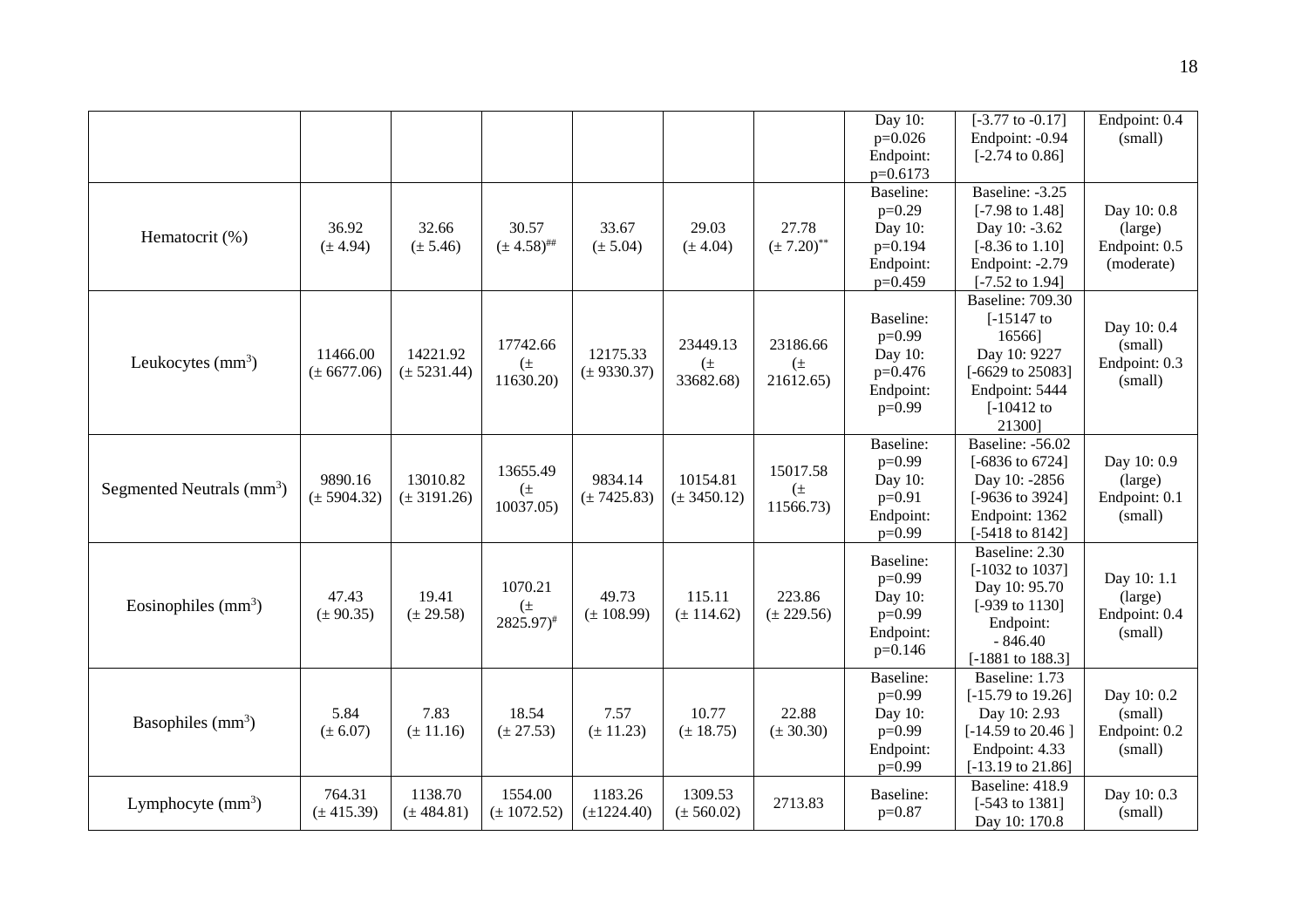|                           |                |                |                |                |                       | $(\pm$                           | Day 10:    | $[-791.1 \text{ to } 1133]$  | Endpoint: 0.8 |
|---------------------------|----------------|----------------|----------------|----------------|-----------------------|----------------------------------|------------|------------------------------|---------------|
|                           |                |                |                |                |                       | $1899.26$ <sup>**</sup>          | $p=0.99$   | Endpoint:                    | (large)       |
|                           |                |                |                |                |                       |                                  | Endpoint:  | 1160.00                      |               |
|                           |                |                |                |                |                       |                                  | $p=0.0125$ | $[197.90]$ to                |               |
|                           |                |                |                |                |                       |                                  |            | 2122.00                      |               |
|                           |                |                |                |                |                       |                                  | Baseline:  | Baseline: 104.2              |               |
|                           |                |                |                |                |                       | 1346.20                          | $p=0.99$   | [-431.3 to 639.6]            | Day 10: 0.6   |
|                           | 557.06         | 936.71         | 1057.01 $(\pm$ | 661.23         | 1224.89 $(\pm$        |                                  | Day 10:    | Day 10: 288.2                | (moderate)    |
| Monocytes $\text{(mm}^3)$ | $(\pm 459.19)$ | $(\pm 499.14)$ | 646.43)        | $(\pm 542.04)$ | $496.07$ <sup>*</sup> | $(\pm$<br>$862.56$ <sup>**</sup> | $p=0.576$  | $[-247.2 \text{ to } 823.6]$ | Endpoint: 0.4 |
|                           |                |                |                |                |                       |                                  | Endpoint:  | Endpoint: 289.2              | (small)       |
|                           |                |                |                |                |                       |                                  | $p=0.571$  | $[-246.2 \text{ to } 824.6]$ |               |
|                           |                |                |                |                |                       |                                  |            | Baseline: 20228              |               |
|                           |                |                |                |                |                       |                                  | Baseline:  | $[-83748]$ to                |               |
|                           |                |                |                |                |                       |                                  |            | 1242041                      | Day 10: 0.2   |
|                           | 189800.00      | 237890.86      | 231266.66      | 210028.26      | 261858.03             | 288800.00                        | $p=0.99$   | Day 10: 23967                | (small)       |
| Platelets $(mm3)$         | $(\pm$         | $(\pm$         | $(\pm$         | $(\pm$         | $(\pm$                | $(\pm$                           | Day 10:    | [-80009 to                   | Endpoint: 0.4 |
|                           | 92499.57)      | 71588.08)      | 104779.67)     | 90254.29)      | 145159.59             | 166270.09)                       | $p=0.99$   | 1279431                      | (small)       |
|                           |                |                |                |                |                       |                                  | Endpoint:  | Endpoint: 57533              |               |
|                           |                |                |                |                |                       |                                  | $p=0.54$   | $[-46443$ to                 |               |
|                           |                |                |                |                |                       |                                  |            | 1615091                      |               |

<sup>\*</sup> Intragroup difference (PBMT-sMF) compared to the baseline (p<0.05); <sup>\$\*</sup> Intragroup difference (PBMT-sMF) compared to the Day 10 (p<0.01); \*\* Intragroup difference (PBMT-sMF) compared to the baseline (p<0.01); # Intragroup difference (Placebo) compared to the baseline (p<0.05; ## Intragroup difference (Placebo) compared to baseline (p<0.01). Continuous variables are expressed as mean (SD). PBMT-sMF: photobiomodulation therapy combined with static magnetic field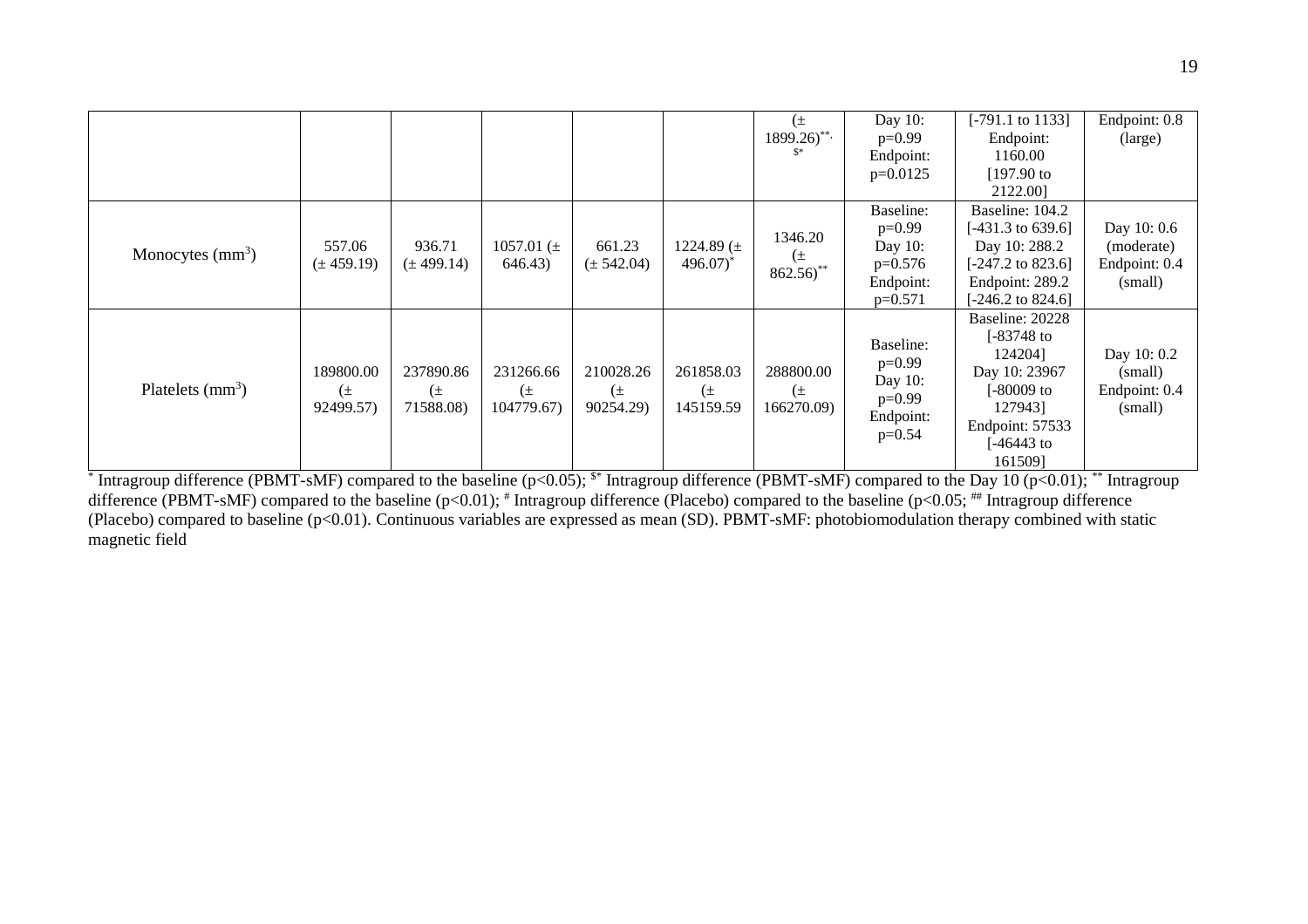All rights reserved. No reuse allowed without permission.

20

## *Sample size calculation for further randomized controlled trials*

Based on our results for the primary outcome (length of stay in the ICU), we are able to determine the sample size for further studies investigating the effects of PBMT-sMF in patients admitted to the ICU with COVID-19 requiring invasive mechanical ventilation.

It was observed that the length of stay in the ICU for patients treated with placebo was 23.06  $(\pm 20.37)$ , and for patients treated with PBMT-sMF it was 16.26  $(\pm 9.61)$ . Therefore, considering a  $\beta$  value of 20% and  $\alpha$  of 5%, the calculation resulted in a sample of 68 patients per group. We used the  $SPH^{TM}$  Analytics website to calculate the sample (https://www.sphanalytics.com/sample-size-calculator-using-average-values/).

# **DISCUSSION**

This is the first randomized triple-blinded placebo-controlled trial to assess the effects of PBMT-sMF in patients with severe COVID-19 requiring mechanical ventilation. We observed that length of stay in the ICU for PBMT-sMF group was shorter than to placebo group. However, there was no statistically difference between groups. In contrast, the use of PBMTsMF increased diaphragm thickness at day 10 and at the endpoint assessment compared to placebo treatment. Furthermore, PBMT-sMF was superior to placebo in improving ventilatory parameters, decreasing  $FiO<sub>2</sub>$  and increasing  $PO<sub>2</sub>/FiO<sub>2</sub>$  at the endpoint assessment. In addition, the patients allocated to the PBMT-sMF group had decreased CRP levels and increased lymphocytes count at the endpoint assessment compared to the placebo group. Finally, PBMTsMF was superior to placebo in the decrease of hemoglobin count at assessment of day 10. Regarding the other secondary outcomes, no between-group differences were observed.

Although there is speculation about the possible benefits of PBMT (isolated or combined with sMF) in patients with COVID-19 $,42$  to date this is the only one randomized controlled trial carried out in this field. Therefore, the direct comparation with other randomized controlled trials is limited. However, we observed that the use of PBMT-sMF increased the muscle thickness and consequently its ability to generate strength,<sup>43-45</sup> and also to prevent the harms due disuse<sup>30</sup> as previously observed in skeletal muscles of humans. In addition, there is evidence that PBMT modulates the inflammatory process through decreased CRP levels also in skeletal muscle of humans,  $46,47$  as we observed in our study. In regards of other treatments than PBMT to COVID-19, it has been shown that patients treated with lopinavir-ritonavir have a time to clinical improvement similar to the patients treated with standard care alone.<sup>9</sup> In addition, treatment with convalescent plasma added to a standard treatment was similar to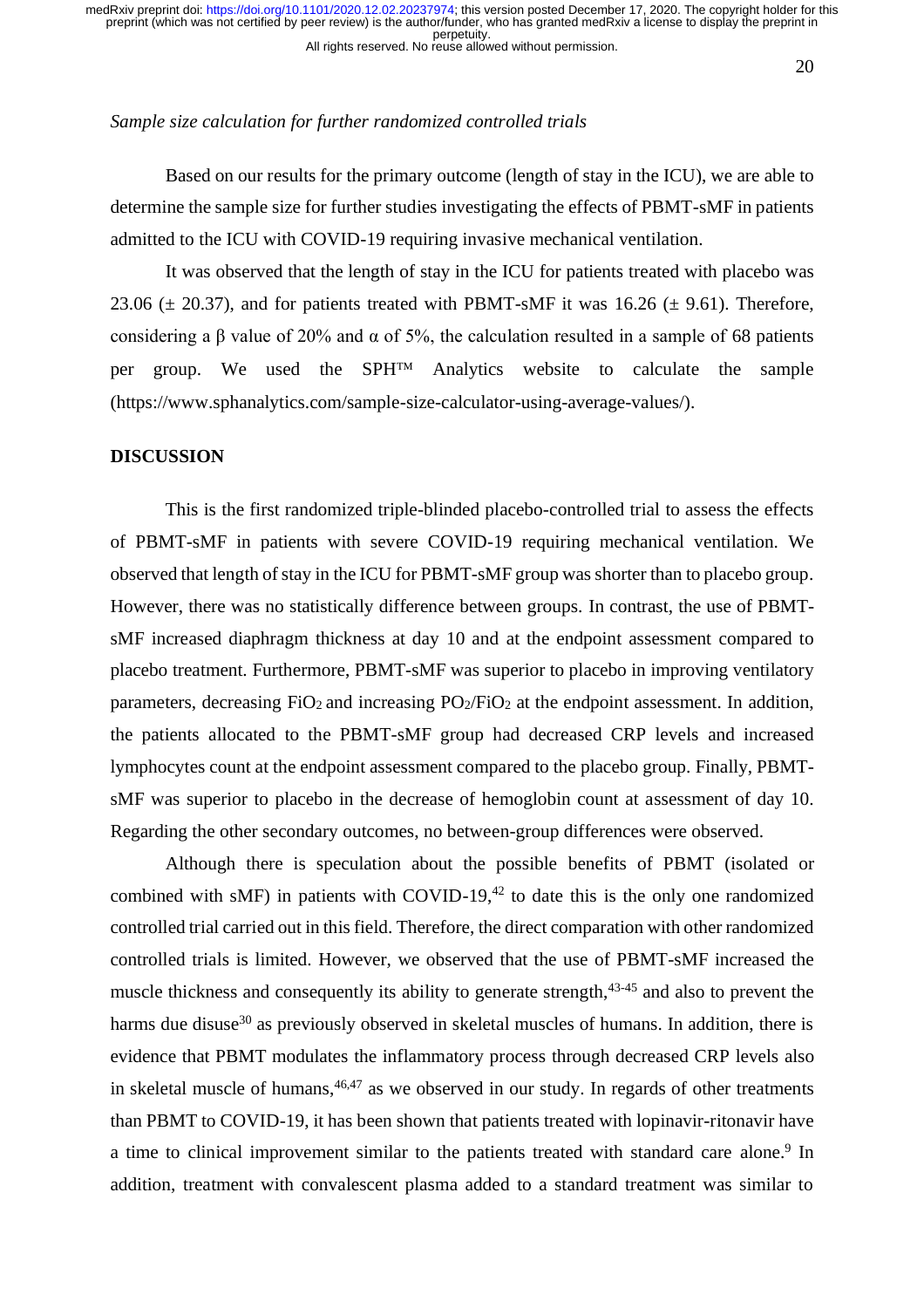All rights reserved. No reuse allowed without permission.

21

standard treatment alone regarding time to clinical improvement within 28 days.<sup>48</sup> In contrast, patients that used remdesivir had a shorter time to recovery than patients treated with placebo.<sup>10</sup> In our trial, we observed that patients treated with PBMT-sMF had shorter time to recovery as well. However, there was no difference between PBMT-sMF and placebo group, which may probably have been caused by the small sample size. It is important to highlight that we included only patients admitted to the ICU and requiring invasive mechanical ventilation, which is different than the aforementioned studies.<sup>9,10,48</sup> Finally, we did not observe adverse effects with the use of PBMT-sMF, while the treatment with convalescent plasma added to a standard treatment, lopinavir-ritonavir, and remdesivir caused some adverse effects such as gastrointestinal events, chill and rashes, acute kidney injury and even serious respiratory failure.<sup>9,10,48</sup>

PBMT-sMF was able to improve some ventilatory parameters, besides inflammatory and infectious process and immune response in patients with severe COVID-19 requiring mechanical ventilation. It was previously observed that patients with severe COVID-19 present elevated ventilation-perfusion mismatch due to high dead space fraction. <sup>49</sup> In our study, we observed a better ventilation/perfusion rate associated to a preservation and improvement of diaphragm thickness in patients treated with PBMT-sMF. These improvements possibly led to decreased inflammation and infection (CRP) helping the immune response (lymphocytes) of these patients. These findings suggest that the preservation of the main respiratory muscle may facilitate the process of weaning from mechanical ventilation and trigger a cascade of positive effects, improving the clinical condition of the patients. We observed that patients in the PBMTsMF group had shorter length of stay in the hospital, considering both all patients and only the survivors. Therefore, these findings suggest that treatment with PBMT-sMF may reduce the burden caused in the hospital and health systems, and the use of scarce health care resources during this pandemic. In addition, PBMT-sMF has proven to be a safe therapy as there were no adverse effects with its use. In addition, the number of deaths in the PBMT-sMF group was smaller than in the placebo group, although there was no statistically difference between groups.

This trial was prospectively registered, we used true randomization, concealment allocation, blindness of therapists, outcome assessors and patients. Statistical analysis was conducted following intention-to-treat principles and it was performed by a blind researcher for the treatment´ allocation. Moreover, we used a placebo group to control for confounders such as placebo effect, regression to mean, and natural recovery. However, although we have included several features in order to minimize bias, this study has some limitations. There were two deviation from the registered protocol. The first one was that we estimated that the endpoint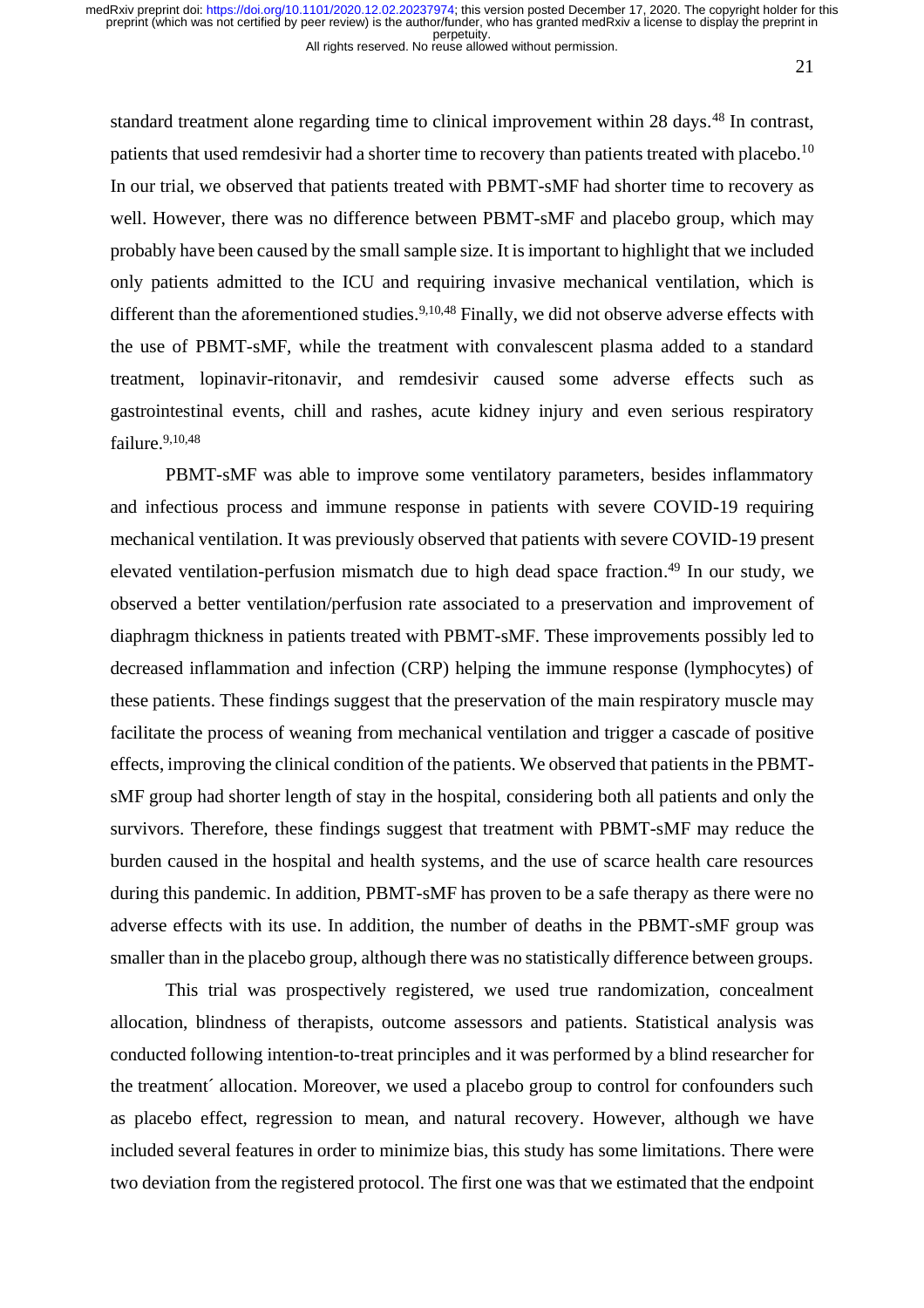22

assessment would be up to 20 days after randomization, however, as the endpoint assessment directly depended on the length of stay in the ICU, in some cases this assessment took more than 20 days. The second deviation was not having assessing IgG, IgM and D-dimmer because the third part laboratory in charge to carry out the blood analysis was not able to implement the necessary routines before the beginning of our trial. In addition, we might considerer as a limitation did not following up the patients after hospital discharge. Finally, another limitation to be considered is the small sample size.

This trial is the first one assessing the effects of PBMT-sMF in patients with severe COVID-19, therefore was unknown a priori the adequate sample size to detect precise differences in the primary outcome of the study. However, this study was important to estimate the adequate sample size for further studies considering length of stay in the ICU as a primary outcome. Based in our results we estimated that further studies will require *n*= 68 patients per group to detect clinically important difference between groups. Therefore, further studies with rigorous methodological quality and adequate sample size are needed to investigate whether PBMT-sMF is able to decrease the length of stay in the ICU for patients with severe COVID-19 requiring invasive mechanical ventilation.

#### **Conclusion**

Among patients with severe COVID-19 requiring invasive mechanical ventilation, PBMT-sMF was not statistically different than placebo to the length of stay in the ICU. However, it is important to highlight that our sample size was underpowered to detect statistical differences to the primary outcome. In contrast, PBMT-sMF increased diaphragm thickness, decreased FiO2, increased PO2/FiO2, decreased CRP levels and hemoglobin count, and increased lymphocytes count.

# **ACKNOWLEDGMENT**

The authors thank the entire multidisciplinary team that worked in the ICU of Hospital Tacchini, the Tacchini Institute for Health Research, and Marcos Vinícius Ferlito and Tauani de Souza by the contribution with the research team.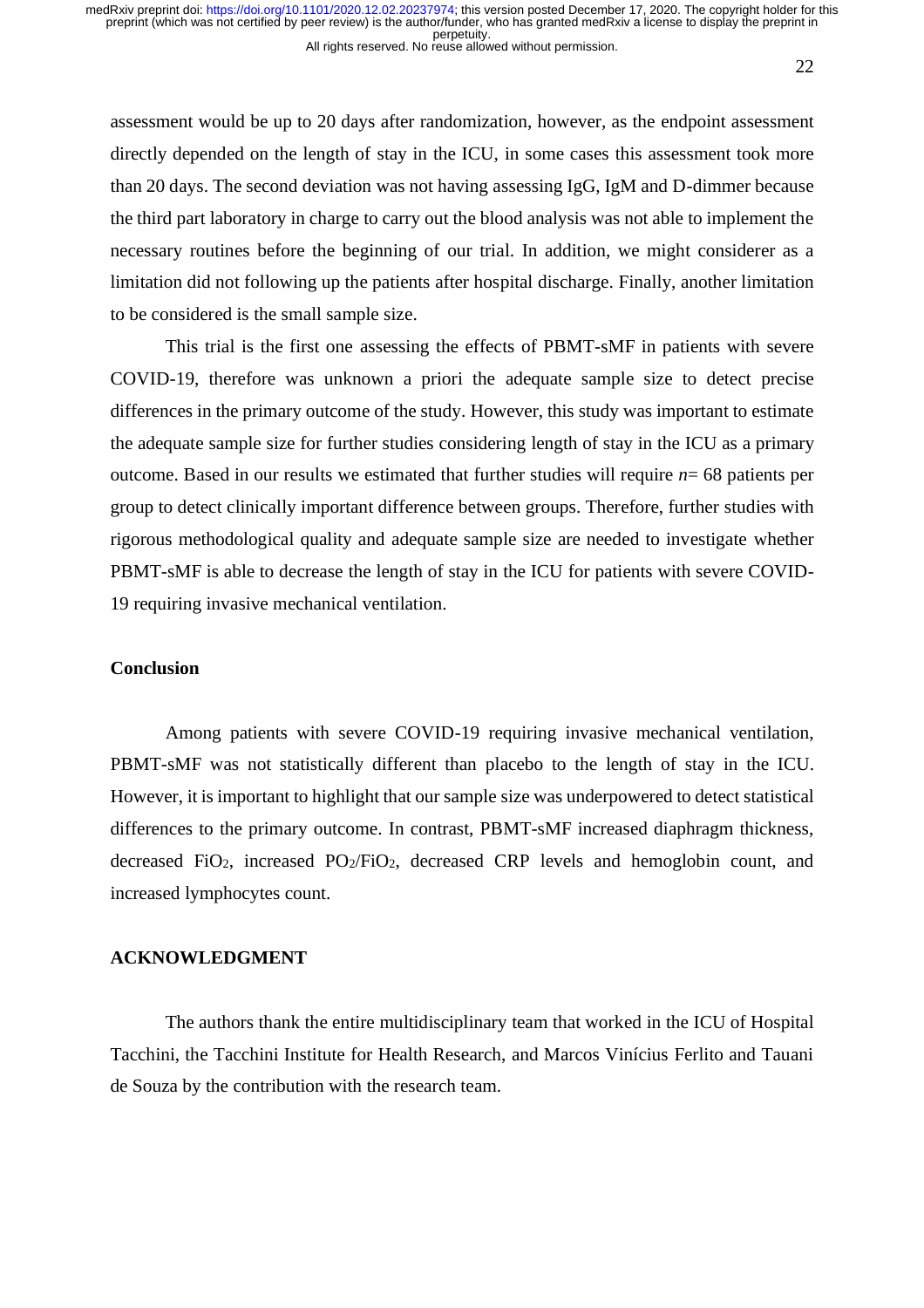## **REFERENCES**

1. World Health Organization (WHO). Report of the WHO-China Joint Mission on coronavirus disease 2019 (COVID-19). Available from https://www.who.int/docs/defaultsource/coronaviruse/who-china-joint-mission-on-covid-19-final-report.pdf (accessed 25 May 2020).

2. Huang C, Wang Y, Li X, et al. Clinical features of patients infected with 2019 novel coronavirus in Wuhan, China. Lancet 2020;395:497-506. Erratum in: Lancet 2020.

3. Israelsen SB, Kristiansen KT, Hindsberger B, et al. Characteristics of patients with COVID-19 pneumonia at Hvidovre Hospital, March-April 2020. Dan Med J 2020;67:A05200313.

4. Petrilli CM, Jones SA, Yang J, et al. Factors associated with hospital admission and critical illness among 5279 people with coronavirus disease 2019 in New York City: prospective cohort study. BMJ 2020;369:m1966.

5. Wang D, Hu B, Hu C, et al. Clinical characteristics of 138 hospitalized patients with 2019 novel coronavirus-infected pneumonia in Wuhan, China. JAMA 2020;323:1061-1069.

6. Wu C, Chen X, Cai Y, et al. Risk factors associated with acute respiratory distress syndrome and death in patients with coronavirus disease 2019 pneumonia in Wuhan, China. JAMA Intern Med 2020;180:934-943.

7. Richardson S, Hirsch JS, Narasimhan M, et al. Presenting characteristics, comorbidities, and outcomes among 5700 patients hospitalized with COVID-19 in the New York city area. JAMA 2020;323:2052-2059. Erratum in: JAMA 2020;323:2098.

8. Tang W, Cao Z, Han M, et al. Hydroxychloroquine in patients with mainly mild to moderate coronavirus disease 2019: open label, randomised controlled trial. BMJ 2020;369:m1849.

9. Cao B, Wang Y, Wen D, et al. A Trial of lopinavir-ritonavir in adults hospitalized with severe Covid-19. N Engl J Med 2020;382(19):1787-1799.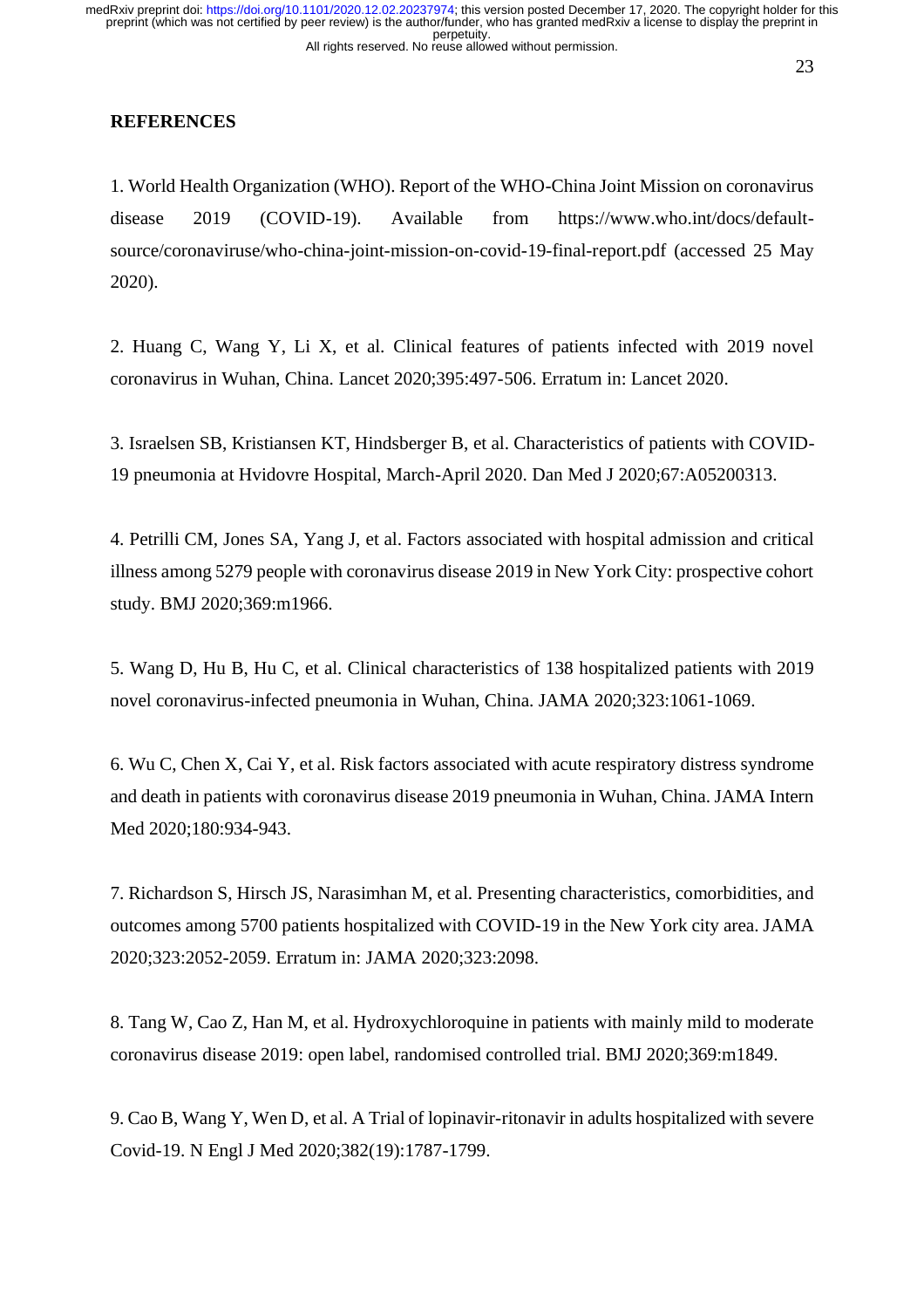10. Beigel JH, Tomashek KM, Dodd LE, et al. Remdesivir for the treatment of Covid-19 - final report. N Engl J Med 2020:NEJMoa2007764.

11. Tomazini BM, Maia IS, Cavalcanti AB, et al. Effect of dexamethasone on days alive and ventilator-free in patients with moderate or severe acute respiratory distress syndrome and COVID-19: The CoDEX Randomized Clinical Trial. JAMA 2020;324:1307-1316.

12. Wilcox SR. Management of respiratory failure due to covid-19. BMJ 2020;369:m1786.

13. Wu Z, McGoogan JM. Characteristics of and important lessons from the coronavirus disease 2019 (COVID-19) outbreak in China: summary of a report of 72 314 cases from the Chinese center for disease control and prevention. JAMA 2020;323:1239-1242.

14. Price S, Singh S, Ledot S, et al. Respiratory management in severe acute respiratory syndrome coronavirus 2 infection. Eur Heart J Acute Cardiovasc Care 2020;9:229-238.

15. Wujtewicz M, Dylczyk-Sommer A, Aszkiełowicz A, Zdanowski S, Piwowarczyk S, Owczuk R. COVID-19 - what should anaethesiologists and intensivists know about it? Anaesthesiol Intensive Ther 2020;52:34-41.

16. Lazzeri M, Lanza A, Bellini R, et al. Respiratory physiotherapy in patients with COVID-19 infection in acute setting: a Position Paper of the Italian Association of Respiratory Physiotherapists (ARIR). Monaldi Arch Chest Dis 2020;90(1).

17. Bissett B, Leditschke IA, Paratz JD, Boots RJ. Respiratory dysfunction in ventilated patients: can inspiratory muscle training help? Anaesth Intensive Care 2012;40:236-246.

18. Daniel Martin A, Smith BK, Gabrielli A. Mechanical ventilation, diaphragm weakness and weaning: a rehabilitation perspective. Respir Physiol Neurobiol 2013;189:377-832.

19. Leal-Junior ECP, Lopes-Martins RÁB, Bjordal JM. Clinical and scientific recommendations for the use of photobiomodulation therapy in exercise performance enhancement and post-exercise recovery: current evidence and future directions. Braz J Phys Ther. 2019;23:71-75.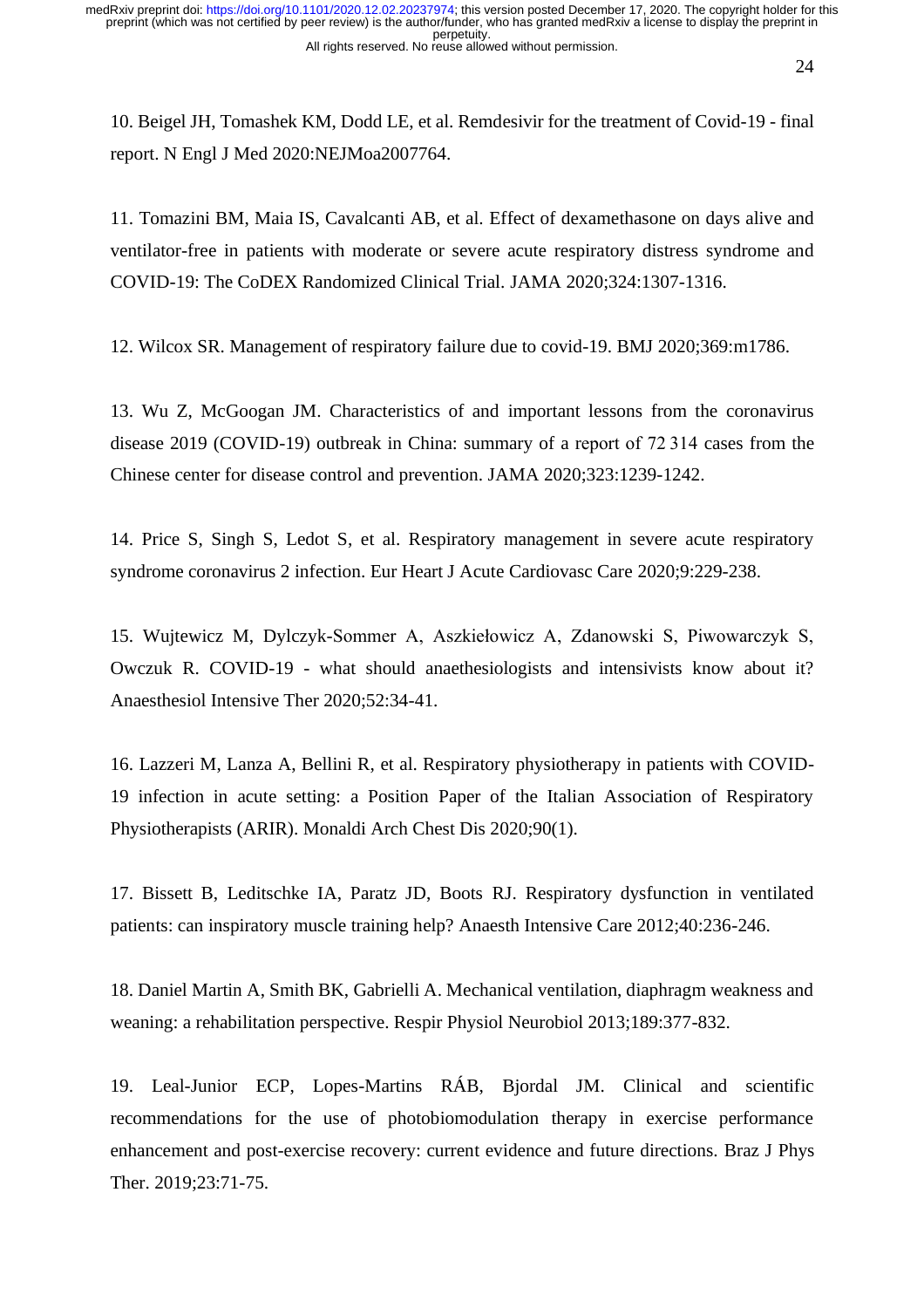20. Albuquerque-Pontes GM, Vieira RP, Tomazoni SS, et al. Effect of pre-irradiation with different doses, wavelengths, and application intervals of low-level laser therapy on cytochrome c oxidase activity in intact skeletal muscle of rats. Lasers Med Sci 2015;30:59-66.

21 Suardi N, Sodipo BK, Mustafa MZ, Ali Z. Effect of visible laser light on ATP level of anaemic red blood cell. J Photochem Photobiol B 2016;162:703-706.

22. Keszler A, Lindemer B, Hogg N, Weihrauch D, Lohr NL. Wavelength-dependence of vasodilation and NO release from S-nitrosothiols and dinitrosyl iron complexes by far red/near infrared light. Arch Biochem Biophys 2018;649:47-52.

23. Linares SN, Beltrame T, Ferraresi C, Galdino GAM, Catai AM. Photobiomodulation effect on local hemoglobin concentration assessed by near-infrared spectroscopy in humans. Lasers Med Sci 2020;35:641-649.

24. Chen YC, Su YH, Lin YT, Huang CC, Hwang IS. Acute physiological responses to combined blood flow restriction and low-level laser. Eur J Appl Physiol 2020;120:1437-1447.

25. De Marchi T, Leal Junior EC, Bortoli C, Tomazoni SS, Lopes-Martins RA, Salvador M. Low-level laser therapy (LLLT) in human progressive-intensity running: effects on exercise performance, skeletal muscle status, and oxidative stress. Lasers Med Sci 2012;27:231-236.

26. Sakurai Y, Yamaguchi M, Abiko Y. Inhibitory effect of low-level laser irradiation on LPSstimulated prostaglandin E2 production and cyclooxygenase-2 in human gingival fibroblasts. Eur J Oral Sci 2000;108:29-34.

27. Langella LG, Casalechi HL, Tomazoni SS, et al. Photobiomodulation therapy (PBMT) on acute pain and inflammation in patients who underwent total hip arthroplasty-a randomized, triple-blind, placebo-controlled clinical trial. Lasers Med Sci 2018;33:1933-1940.

28. Tomazoni SS, Costa LOP, Joensen J, et al. Photobiomodulation therapy is able to modulate PGE<sup>2</sup> levels in patients with chronic non-specific low back pain: a randomized placebocontrolled trial. Lasers Surg Med 2020. [Epub ahead of print].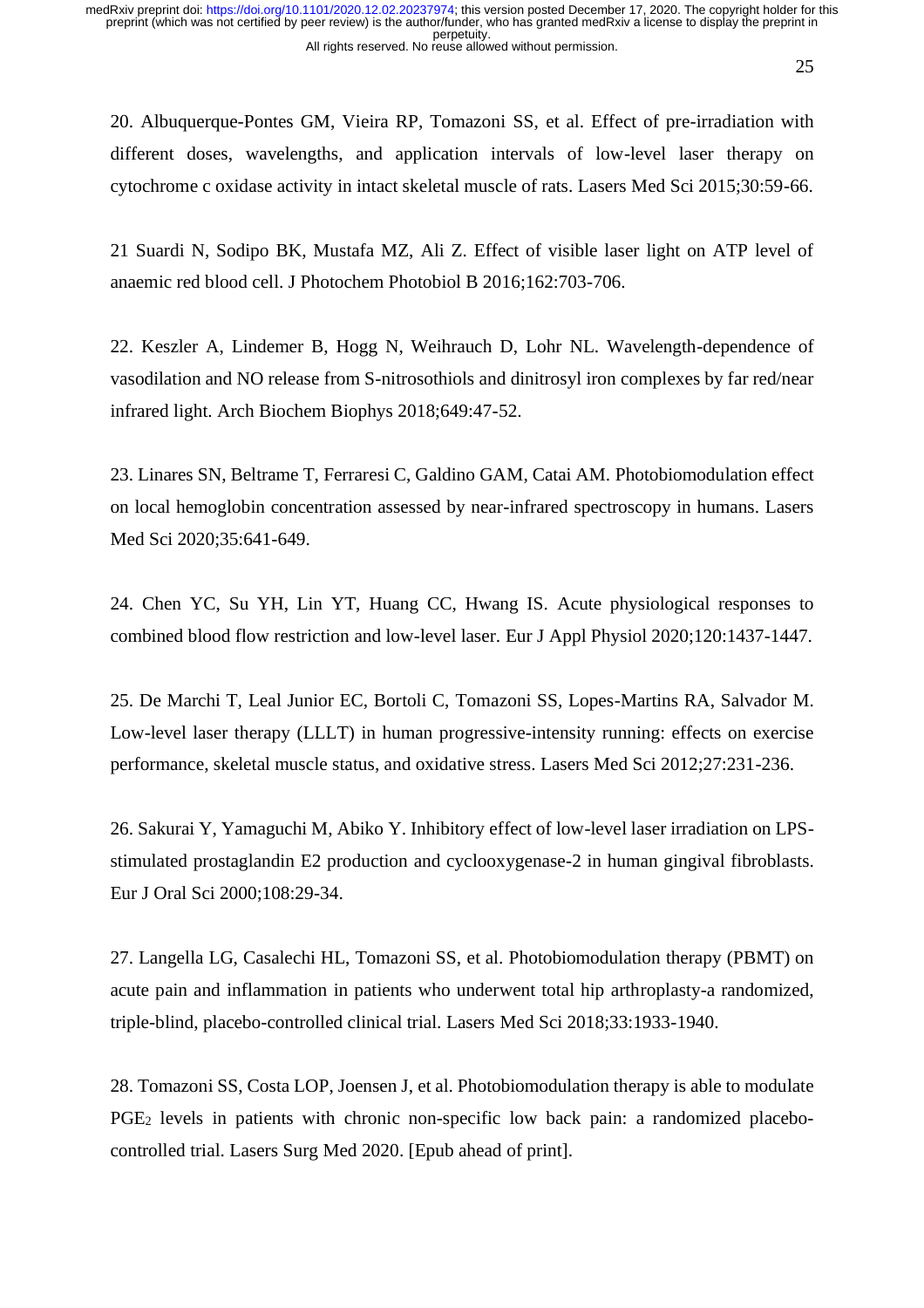29. Grandinétti Vdos S, Miranda EF, Johnson DS, et al. The thermal impact of phototherapy with concurrent super-pulsed lasers and red and infrared LEDs on human skin. Lasers Med Sci 2015;30:1575-1581.

30. de Paiva PRV, Casalechi HL, Tomazoni SS, et al. Does the combination of photobiomodulation therapy (PBMT) and static magnetic fields (sMF) potentiate the effects of aerobic endurance training and decrease the loss of performance during detraining? A randomised, triple-blinded, placebo-controlled trial. BMC Sports Sci Med Rehabil 2020;12:23.

31. Friedmann H, Lipovsky A, Nitzan Y, Lubart R. Combined magnetic and pulsed laser fields produce synergistic acceleration of cellular electron transfer. Laser Ther 2009;18:137–141.

32. Leal-Junior EC, Vanin AA, Miranda EF, de Carvalho Pde T, Dal Corso S, Bjordal JM. Effect of phototherapy (low-level laser therapy and light-emitting diode therapy) on exercise performance and markers of exercise recovery: a systematic review with meta-analysis. Lasers Med Sci 2015;30:925-939.

33. Vanin AA, Verhagen E, Barboza SD, Costa LOP, Leal-Junior ECP. Photobiomodulation therapy for the improvement of muscular performance and reduction of muscular fatigue associated with exercise in healthy people: a systematic review and meta-analysis. Lasers Med Sci 2018;33:181-214.

34. de Souza GHM, Ferraresi C, Moreno MA, et al. Acute effects of photobiomodulation therapy applied to respiratory muscles of chronic obstructive pulmonary disease patients: a double-blind, randomized, placebo-controlled crossover trial. Lasers Med Sci 2020;35:1055- 1063.

35. de Lima FM, Vitoretti L, Coelho F, et al. Suppressive effect of low-level laser therapy on tracheal hyperresponsiveness and lung inflammation in rat subjected to intestinal ischemia and reperfusion. Lasers Med Sci 2013;28:551-564.

36. Aimbire F, Bjordal JM, Iversen VV, et al. Low level laser therapy partially restores trachea muscle relaxation response in rats with tumor necrosis factor alpha-mediated smooth airway muscle dysfunction. Lasers Surg Med 2006;38:773-8.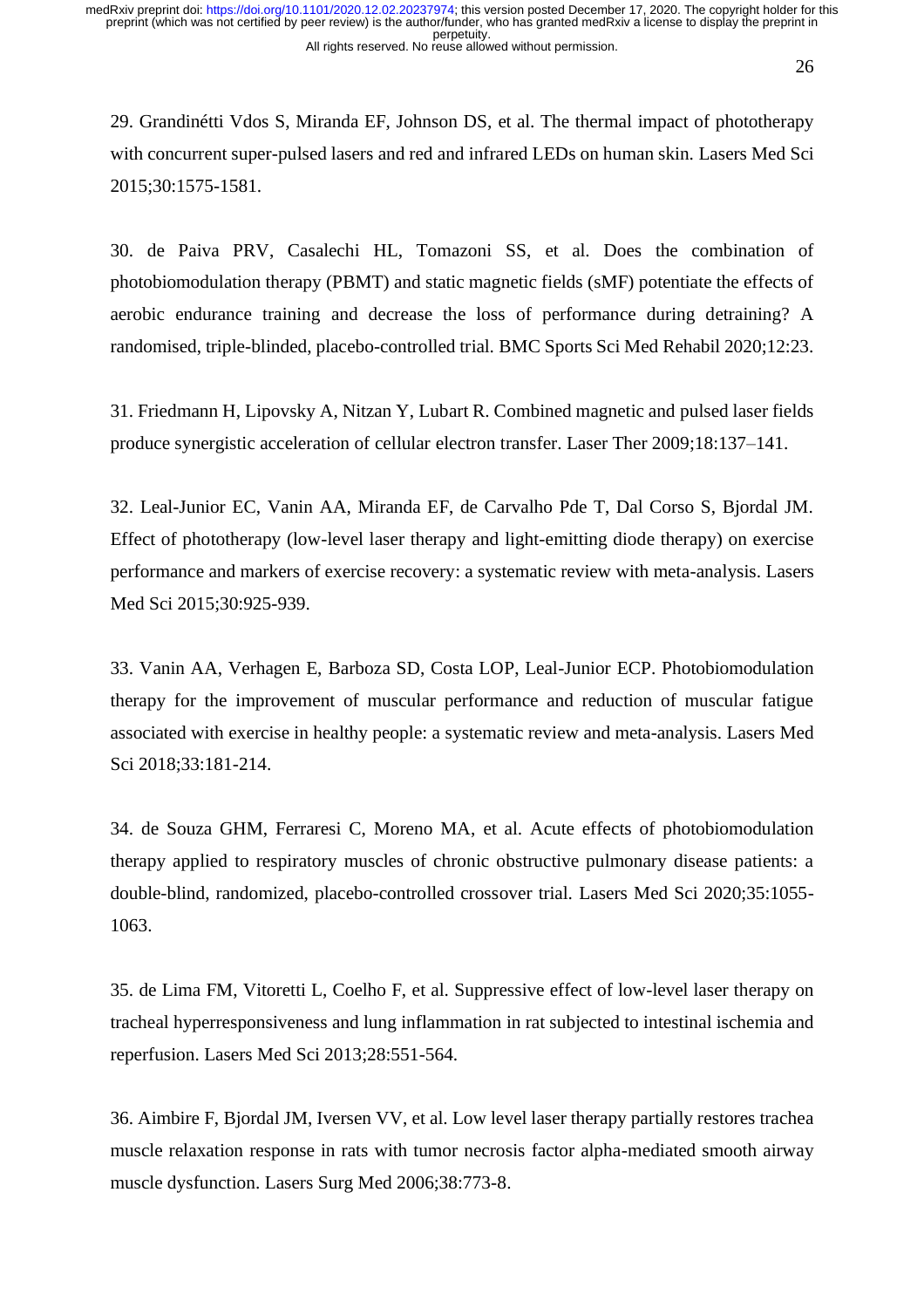37. Silva VR, Marcondes P, Silva M, et al. Low-level laser therapy inhibits bronchoconstriction, Th2 inflammation and airway remodeling in allergic asthma. Respir Physiol Neurobiol 2014;194:37-48.

38. Magalhães PAF, Camillo CA, Langer D, Andrade LB, Duarte MDCMB, Gosselink R. Weaning failure and respiratory muscle function: What has been done and what can be improved? Respir Med 2018;134:54-61.

39. Sklar MC, Dres M, Fan E, et al. Association of low baseline diaphragm muscle mass with prolonged mechanical ventilation and mortality among critically ill adults. JAMA Netw Open 2020;3:e1921520.

40. Hollis S, Campbell F. What is meant by intention to treat analysis? Survey of published randomised controlled trials. BMJ 1999;319:670-674.

41. Elkins MR, Moseley AM. Intention-to-treat analysis. J Physiother 2015;61:165-167.

42. Fernandes AB, de Lima CJ, Villaverde AGJB, Pereira PC, Carvalho HC, Zângaro RA. Photobiomodulation: shining light on COVID-19. Photobiomodul Photomed Laser Surg 2020;38:395-397.

43. Vanin AA, Miranda EF, Machado CS, et al. What is the best moment to apply phototherapy when associated to a strength training program? A randomized, double-blinded, placebocontrolled trial: Phototherapy in association to strength training. Lasers Med Sci 2016;31:1555- 1564.

44. Baroni BM, Rodrigues R, Freire BB, Franke Rde A, Geremia JM, Vaz MA. Effect of lowlevel laser therapy on muscle adaptation to knee extensor eccentric training. Eur J Appl Physiol 2015;115:639-647.

45. Leal-Junior ECP, de Oliveira MFD, Joensen J, Stausholm MB, Bjordal JM, Tomazoni SS. What is the optimal time-response window for the use of photobiomodulation therapy combined with static magnetic field (PBMT-sMF) for the improvement of exercise